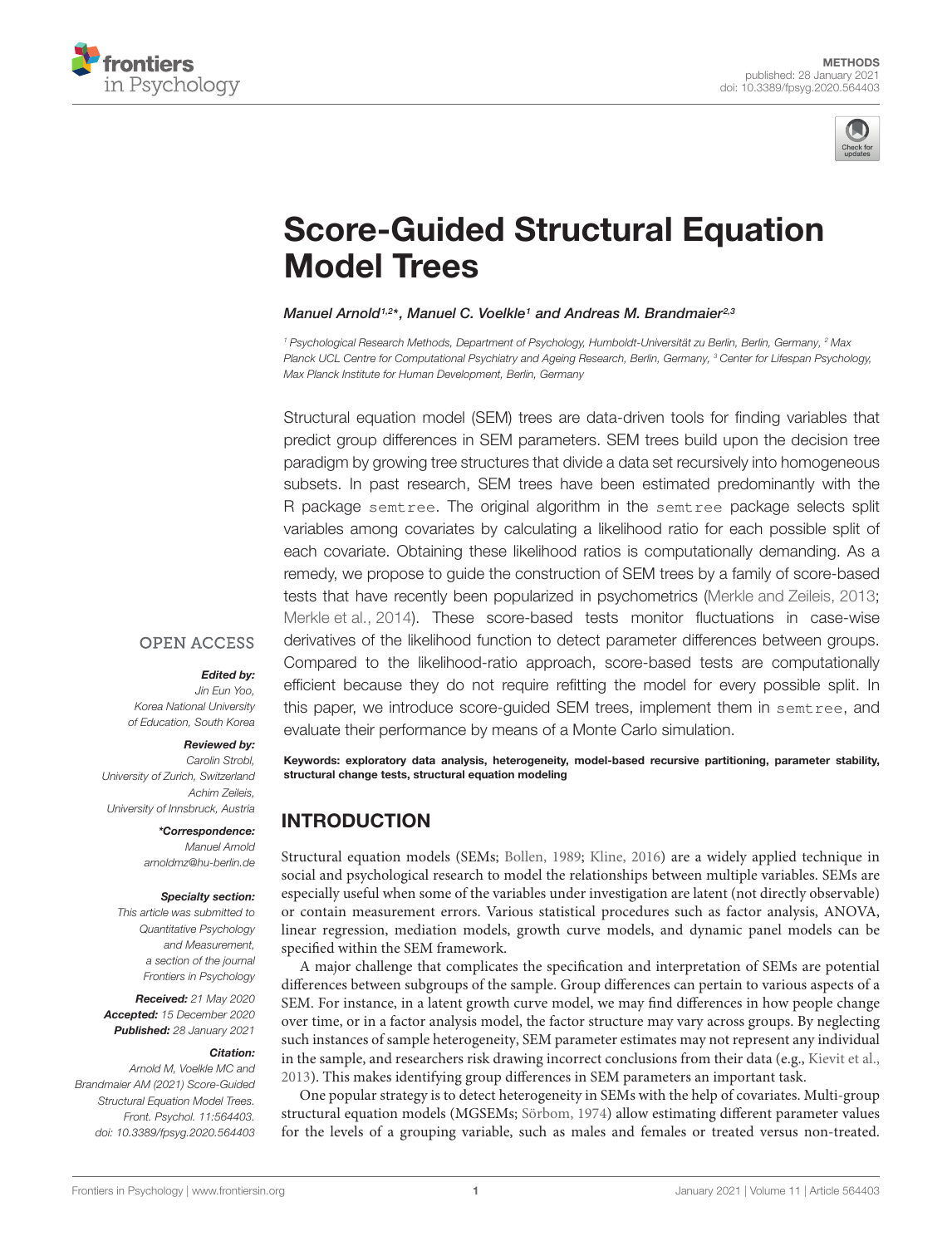By comparing the fit of a single-group SEM to the fit of a MGSEM, equality constraints on parameters across groups can be tested with the likelihood-ratio test. Multi-group structural equation modeling excels as a confirmatory tool to test a limited number of hypotheses about group differences. As part of exploratory data analysis, however, the method can often become tedious in large data sets. With many potentially important grouping variables, many MGSEMs need to be specified and estimated. Moreover, since MGSEMs require discrete grouping variables, numeric and ordinal covariates such as age or socioeconomic status need to be discretized, which often leads to a loss of information (but see [Hildebrandt et al.,](#page-16-5) [2016\)](#page-16-5).

SEM trees, as first presented by [Brandmaier et al.](#page-16-6) [\(2013b\)](#page-16-6), can be seen as an extension of MGSEMs for exploring parameter heterogeneity in SEMs. SEM trees are a data-driven approach that automatically searches through all available covariates to identify partitions of the full sample that differ with respect to SEM parameter estimates. SEM trees build upon the model-based recursive partitioning paradigm (for an overview, see [Zeileis et al.,](#page-17-1) [2008;](#page-17-1) [Strobl et al.,](#page-17-2) [2009\)](#page-17-2). One key feature of SEM trees is their interpretability: SEM trees provide a graphical representation of how covariates and covariate interactions predict non-linear differences in SEM parameters. The building blocks of SEM trees are called nodes, each containing a SEM fitted to a distinct subsample. The SEM tree algorithm forms a binary tree structure by hierarchically splitting these nodes. Each node of the SEM tree has either two successors (daughter nodes) and is called an inner node or no successors and is called a leaf (or terminal node). The first node of the tree is called the root and has no parent nodes. The inner nodes of the tree represent split decisions. Each split decision involves a covariate (e.g., age of the observed individuals) and a cut point in the covariate (e.g., divide the sample into individuals younger and older than 45 years). A leaf of a tree contains a partition of the sample that is best described with a set of SEM parameters. All leaves taken together exhaustively partition the original sample and can be thought of as a MGSEM with potentially many groups. An important difference to conventional multi-group structural equation modeling is that the group membership in a SEM tree is not pre-specified but learned from the data.

There are currently two software packages for the statistical programming language R that allow fitting SEM trees. One is the semtree package [\(Brandmaier et al.,](#page-16-6) [2013b\)](#page-16-6) that has been widely applied in the literature [\(Brandmaier et al.,](#page-16-7) [2013a,](#page-16-7) [2016,](#page-16-8) [2017,](#page-16-9) [2018;](#page-16-10) [Jacobucci et al.,](#page-16-11) [2017;](#page-16-11) [Usami et al.,](#page-17-3) [2017,](#page-17-3) [2019;](#page-17-4) [de Mooij et al.,](#page-16-12) [2018;](#page-16-12) [Ammerman et al.,](#page-16-13) [2019;](#page-16-13) [Serang et al.,](#page-17-5) [2020;](#page-17-5) [Simpson-Kent et al.,](#page-17-6) [2020\)](#page-17-6). The other software implementation is the partykit package [\(Hothorn](#page-16-14) [and Zeileis,](#page-16-14) [2015\)](#page-16-14). Unlike semtree, partykit is not limited to a specific model class such as SEMs but provides the infrastructure for general recursive partitioning across various model classes. Among other features, partykit provides the generic MOB algorithm for model-based recursive partitioning that has been used to study heterogeneity in M-estimators [\(Zeileis et al.,](#page-17-1) [2008\)](#page-17-1), Bradley-Terry models [\(Strobl et al.,](#page-17-7) [2011\)](#page-17-7), Rasch models [\(Strobl et al.,](#page-17-8) [2015;](#page-17-8) [Komboz et al.,](#page-16-15) [2018\)](#page-16-15), multinomial processing trees [\(Wickelmaier and Zeileis,](#page-17-9) [2018\)](#page-17-9),

generalized linear mixed-effects models [\(Fokkema et al.,](#page-16-16) [2018\)](#page-16-16), network models [\(Jones et al.,](#page-16-17) [2020\)](#page-16-17), and circular regression models [\(Lang et al.,](#page-16-18) [2020\)](#page-16-18). Moreover, MOB is also used in more specialized recursive partitioning packages such as psychotree [\(Zeileis et al.,](#page-17-10) [2020\)](#page-17-10). Recently, [Zeileis](#page-17-11) [\(2020\)](#page-17-11) demonstrated on his blog how MOB can be coupled with the SEM software lavaan [\(Rosseel,](#page-17-12) [2012\)](#page-17-12) to estimate SEM trees. Outside of the R ecosystem, SEM trees have also been fitted in Mplus [\(Serang et al.,](#page-17-5) [2020\)](#page-17-5).

SEM trees are estimated by recursively selecting the covariate that best partitions the sample into different subgroups. Thus, the evaluation of potential splits is the central aspect of the algorithm. The semtree package uses a procedure that transforms all non-dichotomous covariates (that is, covariates with more than two values) into a set of dichotomous split candidates. Then, the tree growing algorithm computes the likelihood ratio between a single SEM (fitted on the complete sample of the current node) and MGSEMs (representing the model after the split) for every split candidate and selects the candidate associated with the largest likelihood ratio. The number of MGSEMs needed to calculate these likelihood ratios is directly related to the number of possible splits of the covariate. For instance, evaluating a numeric covariate such as age with many different values will require more MGSEMs to be estimated than evaluating a discrete covariate such as handedness. The reliance of the semtree package on likelihood ratios has the apparent drawback that the computational burden becomes large to excessive if there are many covariates and the covariates have many unique values. Another problem of the current semtree package is that the standard approach to split evaluation (called *naïve* selection approach in semt ree) is biased by favoring the selection of covariates with many unique values over covariates with few unique values [\(Brandmaier](#page-16-6) [et al.,](#page-16-6) [2013b\)](#page-16-6). The semtree package offers a correction procedure (fair selection approach) for this selection bias (also known as attribute selection error; [Jensen and Cohen,](#page-16-19) [2000\)](#page-16-19). However, this correction procedure is heuristic and comes at the price of decreased statistical power to detect group differences. To solve this problem, we suggest to use a wellknown method for likelihood-ratio-guided covariate selection that does not suffer from a selection bias while retaining full statistical power. We implemented this method into the semtree package.

In contrast to the semtree package, model-based recursive partitioning in the partykit package uses so-called scorebased or structural change tests (e.g., [Zeileis and Hornik,](#page-17-13) [2007\)](#page-17-13) for assessing whether the values of one or more parameters depend on a covariate. Score-based tests are obtained by cumulating the case-wise gradients of the log-likelihood function evaluated at the parameter estimates. Unlike the likelihoodratio test, score-based tests do not require the estimation of group-specific models for the evaluation of each split. This property leads to two advantages that make score-based tests highly attractive for model-based recursive partitioning. First, they are computationally efficient, as only the pre-split model needs to be estimated once. Second, when subgroups become small, fitting multi-group models to obtain likelihood ratios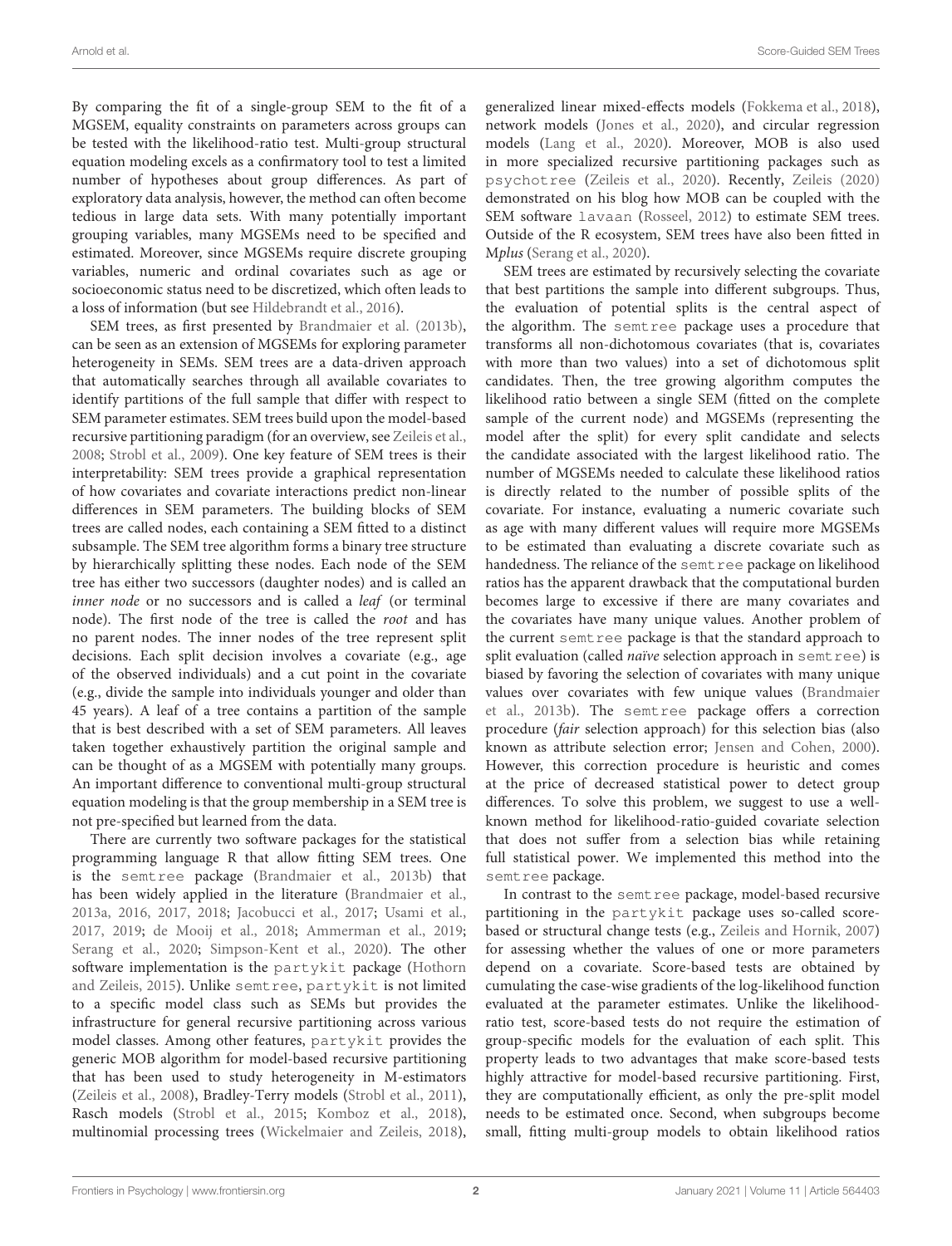may become unstable. We propose using the advantages of score-based tests and added SEM trees guided by score-based tests to the semtree package. Our implementation of scoreguided trees differs in some points from the generic MOB algorithm from the partykit package. MOB uses score-based tests to select a covariate, and it locates the optimal cut point in this covariate by comparing likelihood ratios. In contrast, our semtree implementation uses a score-based cut point localization, which is computationally more efficient. Moreover, MOB is currently limited to a single score-based test statistic, whereas semtree offers a broader selection of different test statistics that recently became popular in the exploration of measurement invariance in SEMs [\(Merkle and Zeileis,](#page-16-0) [2013;](#page-16-0) [Merkle et al.,](#page-16-1) [2014;](#page-16-1) [Wang et al.,](#page-17-14) [2014,](#page-17-14) [2018\)](#page-17-15).

The present study assesses a wide range of variable selection techniques in a Monte Carlo simulation study using the semtree package. We implemented an optimal likelihoodratio-based method to improve the statistical properties of the likelihood-ratio-based split selection in semtree and added a family of score-based tests as a computationally efficient alternative. We evaluated the performance of these new methods next to the classical naïve and fair methods. Moreover, we explored two techniques offered by semtree that allow testing specific hypotheses and incorporating a priori knowledge about group differences. The remainder of this manuscript is organized as follows: first, we reiterate the basic principles of SEM trees. Second, the existing likelihood-ratio-based implementation is outlined in detail and complemented with an unbiased method for selecting covariates. Third, we recapitulate a family of score-based tests and show how they can be used to guide the split decision of SEM trees. Fourth, the simulation setup and results are shown. The study concludes with a discussion of the simulation results and recommendations for future research.

## INTRODUCTORY EXAMPLE

In the following, we illustrate the rationale behind SEM trees with an instructive example. Readers familiar with SEM trees may skip this section.

Let us assume a researcher estimated a confirmatory factor analysis (CFA; [Brown,](#page-16-20) [2015\)](#page-16-20) model that explains the scores of three ability tests of 600 male and female test takers of different ages with a single common latent factor and test-specific error terms. The data were collected at two different testing facilities. The researcher wonders if the parameter values of her CFA model differ with respect to the sites, the test takers' age, and gender. She investigates this question with the help of a SEM tree.

The data for this fictional example were simulated such that the factor loading of the first ability test for individuals older than 45 years was smaller (0.6) than for younger individuals (0.8). This represents a violation of measurement invariance; that is, differences among individuals' responses to an item are not only due to differences in the latent factor but also due to the item functioning differently across groups and being measured with different precision. Further, we lowered all factor loadings of older individuals tested at the second site by 0.1, imposing another form of violation of metric invariance. The covariate gender had no impact on the parameters of the CFA model and served as a noise variable.

**[Figure 1](#page-3-0)** shows the resulting SEM tree for the simulated data set. The SEM tree consists of 5 nodes depicted as ovals, each of them containing a CFA model. Node 1 is the root node of the SEM tree and contains the CFA model fitted on the full data set with  $N = 600$  individuals. In this illustrative example, the SEM tree algorithm concluded that the fit of the model in the root node could be improved most by splitting the data into a group of 300 individuals younger than 45 years (Node 2) and a group of 300 individuals older than 45 years (Node 3). Node 2 and 3 are said to be the daughters of Node 1. After splitting the sample associated with Node 1, the algorithm proceeds recursively with Node 2 and 3. Whereas the fit of the model for younger individuals (Node 2) could not be improved any further, the SEM tree algorithm split the group of older individuals (Node 3) into two subgroups with 150 older individuals tested at site 1 (Node 4) and 150 older individuals tested at site 2 (Node 5). After this split, the SEM tree algorithm terminated as no further split would significantly improve any of the submodels' fit. Nodes 2, 4, and 5 are the leaves of the SEM tree, and individuals within these nodes were found to be homogeneous with respect to the covariates. As expected, the SEM tree algorithm did not select the covariate gender for splitting because this covariate was not associated with any group differences in the simulated data set.

It is important to note that the structure of the SEM tree shown in **[Figure 1](#page-3-0)** is not specified a priori but learned topdown in an exploratory way. The algorithm only requires a pre-specified template SEM (in the example, the CFA model) and a data set including covariates that serve as split candidates to identify homogeneous groups. The selection of covariates and the identification of optimal cut points are then learned from the data. Throughout the tree, the structure of the template SEM remains the same, and only the values of the parameter estimates change as the model is fitted recursively on different subsamples.

## STRUCTURAL EQUATION MODEL TREES

The generical SEM tree algorithm can be described in four steps:

- 1. Specify a template SEM.
- 2. Fit the template SEM to all observations in the current node.
- 3. Assess whether the SEM parameter estimates are constant or vary with respect to the covariate.
- 4. Choose the covariate that is associated with the largest group differences. If the group difference exceeds a threshold, split the node into two daughter nodes, and repeat the procedure with Step 2 for both daughter nodes. Otherwise terminate.

Likelihood-ratio-guided and score-guided SEM trees differ in how Step 3 of the general SEM tree algorithm is implemented. In other words, the procedures use different approaches to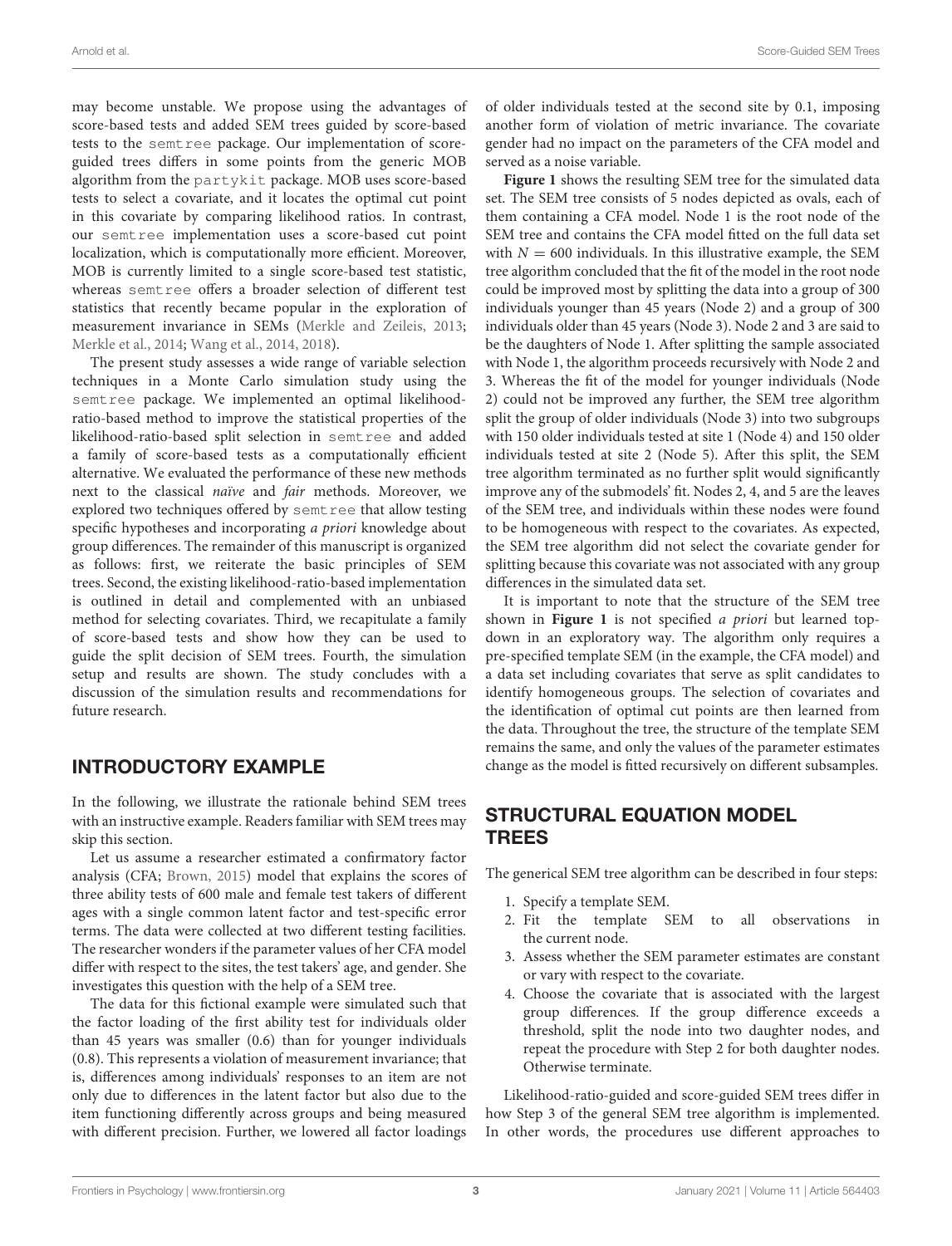

<span id="page-3-0"></span>evaluate heterogeneity and to search for optimal split points in covariates. The following section outlines Steps 1–4 for likelihood-ratio-guided SEM trees before introducing scoreguided SEM trees afterward.

# Step 1: Specification of the Template Model

The starting point for growing a SEM tree is the specification of a template SEM. A template model reflects hypotheses about the data by specifying relations among observed variables and latent constructs and is determined by the research question. The template model is fitted on all subsamples associated with the nodes of the SEM tree. It is important to note that the structure of the template model stays the same in the entire SEM tree (but see [Brandmaier et al.,](#page-16-7) [2013a](#page-16-7) for trees with multiple models). Hence, parameters fixed to a constant (e.g., zero or one) in the template model are fixed to the same constant in all submodels of the tree. Only parameters freely estimated in the template model are allowed to differ across groups and contribute to the assessments of splits.

Fixing many parameters of the template model to constants can hinder the SEM tree algorithm from identifying group differences. Usually, some parameters are fixed to ensure the identification of the SEM. In some model classes, additional constraints are specified to model specific relationships or trajectories. For instance, in latent growth curve models (see [McArdle,](#page-16-21) [2012](#page-16-21) for an overview), the factor loadings of a latent random slope variable are often fixed to model a specific growth pattern such as linear or quadratic growth. By fixing these loadings, a SEM tree will not be able to estimate different growth patterns between groups and, as a result, may overlook heterogeneity. In this case, estimating the factor loadings as free parameters may improve the SEM tree's flexibility to adapt to subgroup-specific trajectories.

By default, SEM trees estimate all non-fixed parameters freely in each submodel, and every parameter contributes to the evaluation of split candidates. This behavior is suboptimal if there is a clear set of target parameters that are of interest to investigate a given theory. As a solution, the semtree package offers the option to specify a set of so-called focus parameters. By declaring focus parameters, the SEM tree will only consider heterogeneity in these parameters when assessing split candidates. Thus, focus parameters are useful for testing parameter-specific hypotheses about group differences. For instance, if one wants to test measurement invariance, one could specify the measurement model's parameters as focus parameters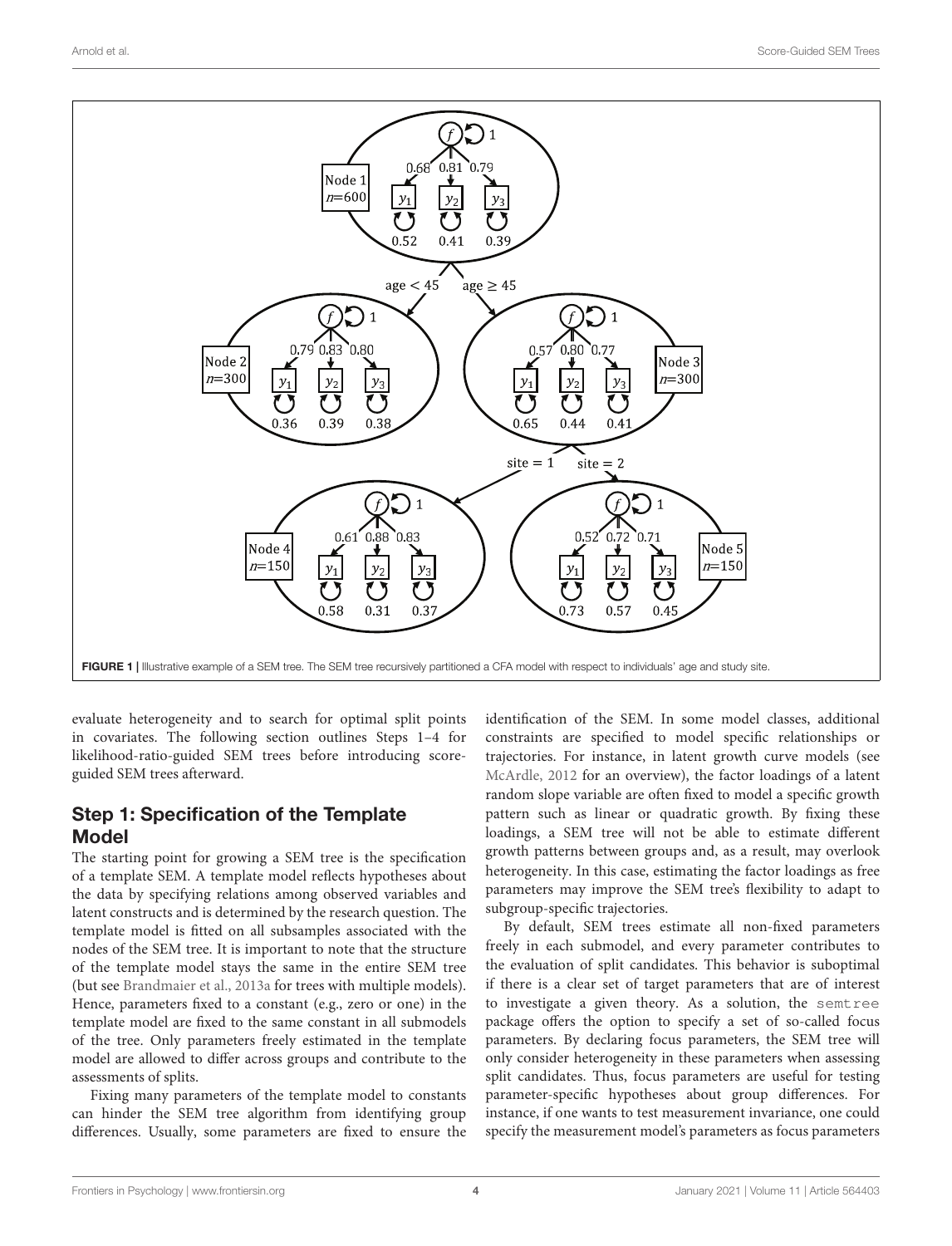and disregard heterogeneity in the structural model. Besides focus parameters, the semtree package allows constraining specific parameters to be equal across all submodels of the tree. This is done by estimating these parameters in the full sample once and using the resulting values throughout the tree. Such equality constraints allow incorporating prior knowledge about homogeneous parameters and can increase the power to detect heterogeneity in the remaining parameters. We will later demonstrate the use of focus parameters and equality constraints in two short simulation studies.

#### Step 2: Model Estimation

Various estimation techniques for SEMs have been discussed. In principle, SEM trees can operate with any estimation method that provides a fit statistic and are not necessarily limited to a multivariate normal distribution. At present, however, only maximum likelihood estimation for multivariate normal data is implemented in the semtree package. Therefore, semtree is currently less suited for investigating models fitted on nonnormal data such as SEMs with categorical outcomes. In the following, we will focus on maximum likelihood estimation for multivariate normal data.

SEMs are usually specified by expressing the structure of a mean vector and a covariance matrix as a function of a q-variate vector  $\theta$  with model parameters. These parameters are estimated by minimizing a fitting function  $F$  that measures the discrepancy between the observed means  $\bar{y}$  and the modelimplied means  $\mu(\theta)$  as well as the discrepancy between the observed covariance matrix **S** and the model-implied covariance matrix  $\Sigma(\theta)$ . Several fitting functions have been proposed. The following maximum likelihood fitting function is widely used as it yields efficient parameter estimates under the assumption of multivariate normally distributed data:

$$
F_{ML} \left[ \bar{y}, S, \mu(\theta), \Sigma(\theta) \right] = \left[ \bar{y} - \mu(\theta) \right]^{\mathrm{T}} \Sigma(\theta)^{-1} \left[ \bar{y} - \mu(\theta) \right] + \text{tr} \left[ S \Sigma(\theta)^{-1} \right] - \ln \left\{ \det \left[ S \Sigma(\theta)^{-1} \right] \right\} - p \tag{1}
$$

In the equation above,  $p$  denotes the number of observed variables in the SEM. A fitting function also provides a test of overall model fit. Evaluated at the parameter estimates  $\hat{\theta}$ ,  $(N-1)F$  asymptotically follows a  $\chi^2$  distribution with  $q$  degrees of freedom under the null hypothesis of a correctly specified model, where N refers to the sample size. A detailed account of SEM estimation can be found in the textbooks by [Bollen](#page-16-2) [\(1989\)](#page-16-2) and [Kline](#page-16-3) [\(2016\)](#page-16-3).

## Step 3: Split Evaluation

The original SEM tree algorithm suggested by [Brandmaier et al.](#page-16-6) [\(2013b\)](#page-16-6) compares the fit of a single-group model to the fit of a MGSEM, which consists of all submodels in the current leaves, to decide whether to split a node according to a covariate. For the sake of simplicity, we assume that all covariates are dichotomous and discuss non-dichotomous covariates afterward.

Let  $M_F$  represent the model associated with the root node (that contains the full data set) and let  $\hat{\theta}_F$  denote the corresponding parameter estimates. Further, we mark the observed mean vector of the full data set as  $\bar{y}_F$  and the observed covariance matrix as  $S_F$ . To evaluate a candidate covariate for a specific node, we split the node into two daughter nodes according to the covariate. Then, group-specific SEM parameters  $\theta_j$ ,  $j = 1, ..., J$ , are estimated for all subsamples associated with the J current leaf nodes. Since the subsamples associated with the current leaves are non-overlapping, the submodels can be joined into a MGSEM, which we from now on refer to as  $M_{SUB}$ . As  $M_F$  is nested within  $M_{\text{SUB}}$ , we can test the following null hypothesis of parameter homogeneity with respect to the covariate under evaluation:

$$
H_0: \quad \theta_j = \theta_0, \quad \forall j = 1, \dots, J \tag{2}
$$

Rejecting Equation 2 implies that the model parameters vary with respect to the covariate. [Brandmaier et al.](#page-16-6) [\(2013b\)](#page-16-6) suggested using the following log-likelihood ratio between  $M_F$  and  $M_{SUB}$  as a test statistic for Equation 2:

$$
LR = (N - 1) \left\{ F_{ML} \left[ \bar{\mathbf{y}}_F, \mathbf{S}_F, \boldsymbol{\mu}(\hat{\boldsymbol{\theta}}_F), \boldsymbol{\Sigma}(\hat{\boldsymbol{\theta}}_F) \right] - \sum_{j=1}^J \frac{n_j}{N} F_{ML} \left[ \bar{\mathbf{y}}_j, \mathbf{S}_j, \boldsymbol{\mu}(\hat{\boldsymbol{\theta}}_j), \boldsymbol{\Sigma}(\hat{\boldsymbol{\theta}}_j) \right] \right\}
$$
(3)

Under the null hypothesis that there is no influence of the covariate under scrutiny, LR asymptotically follows a  $\chi^2$ distribution with (J−1)q degrees of freedom.

This testing procedure provides a powerful and efficient solution for dichotomous covariates. However, evaluating a categorical, an ordinal, or a continuous covariate that has more than two unique values requires an additional step of locating the optimal cut point. [Brandmaier et al.](#page-16-6) [\(2013b\)](#page-16-6) suggested to compute the likelihood ratio in Equation 3 for every meaningful partition of the covariate and then to select the cut point associated with the maximum likelihood ratio. For categorical covariates, the best partition is found by splitting them into a set of dichotomous variables applying a one-againstthe-rest scheme for all possible combinations of categories. For ordinal and continuous covariates, the ordering inherent to these covariates allows applying a procedure known as exhaustive split search [\(Quinlan,](#page-17-16) [1993\)](#page-17-16) to find the optimal cut point. Given a covariate with  $m$  unique values, this procedure tests m−1 potential partitions to locate the maximum of the likelihood ratios. For continuous covariates, it is also necessary to omit a certain fraction of the data associated with the smallest and largest values of the covariate in order to obtain a sufficiently large sample to estimate the SEMs in both partitions. From the above, it is clear that the computational demand of SEM trees grows with the number of covariates with many unique values as every potential cut point requires the estimation of SEMs.

Locating the optimal cut point in categorical, ordinal, and continuous covariates with the maximum of the likelihood ratios has important implications for the test statistic shown in Equation 3. By choosing the maximum of a set of statistics (one for each possible partition), the resulting distribution is no longer the same as the distribution of the individual statistics. Thus, a maximally selected likelihood-ratio test statistic does not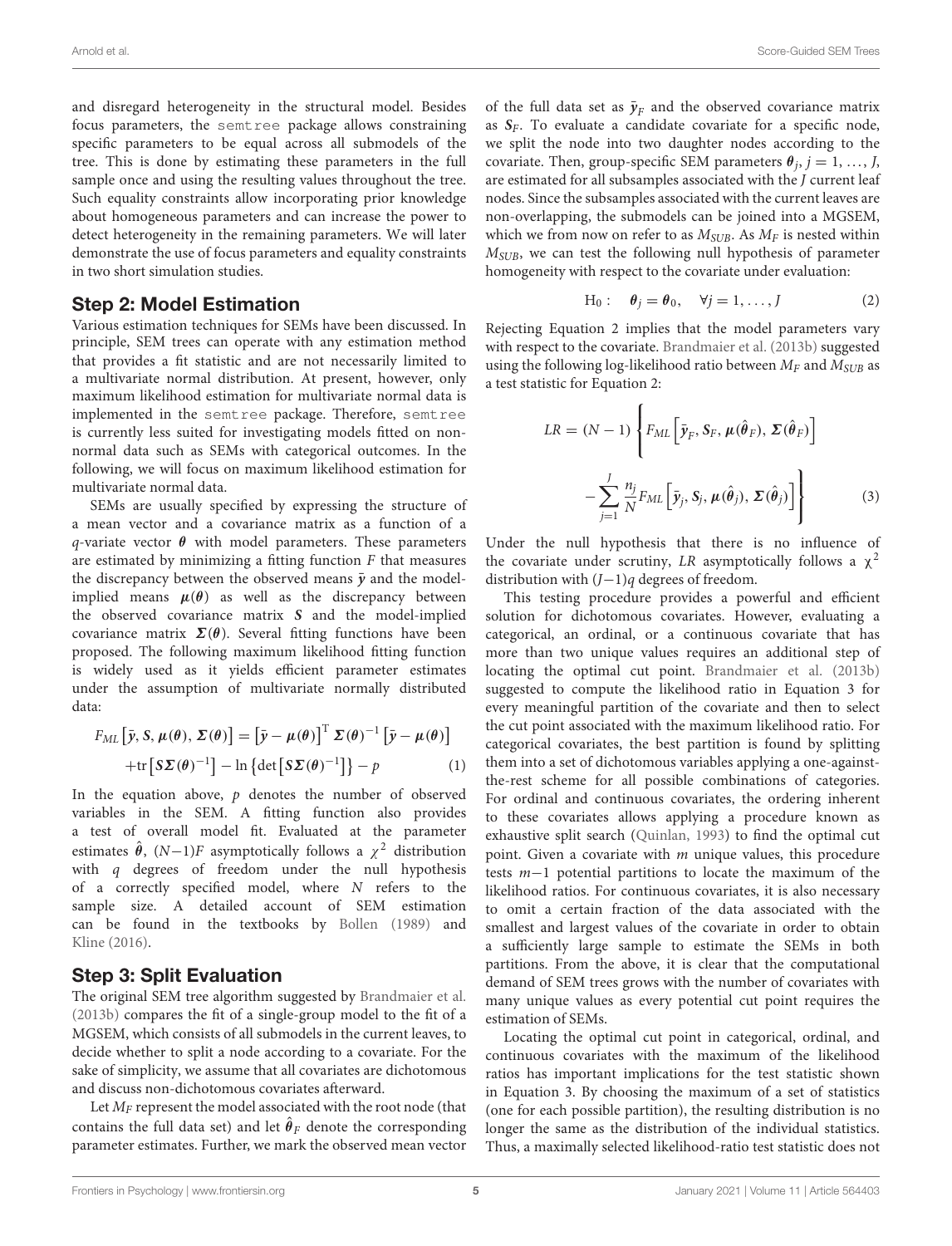follow a  $\chi^2$  distribution under the null hypothesis of parameter homogeneity. The deviation from the  $\chi^2$  distribution is directly related to the number of potential cut points. With a growing number of possible cut points, the maximum of the likelihoodratio values will be increased purely by random fluctuations. Consequently, using the  $\chi^2$  test for the evaluation of covariates will artificially inflate the probability of type I errors and favors the selection of covariates with many potential cut points over the selection of covariates with few.

[Brandmaier et al.](#page-16-6) [\(2013b\)](#page-16-6) discuss different correction procedures for this selection bias that are used in the semtree package. The default method, labeled naïve in semtree, uses the  $\chi^2$  distribution for evaluating covariates and simply ignores the resulting selection bias. To reduce this bias, semtree offers the option to use the naïve method in combination with a Bonferroni correction for multiple testing within the same covariate by dividing the p-value obtained from the likelihood-ratio test in Equation 3 by the number of potential cut points. However, this Bonferroni adjustment can lead to overcorrection and decreases the probability of selecting covariates with many possible cut points, as demonstrated by [Brandmaier et al.](#page-16-6) [\(2013b\)](#page-16-6). We will refer to this Bonferroni adjusted naïve method simply as the naïve method from now on. Besides the Bonferroni correction, different cross-validation methods are implemented in the semt ree package. Cross-validation separates the estimation of SEMs from the testing of a potential cut point (e.g., [Jensen](#page-16-19) [and Cohen,](#page-16-19) [2000\)](#page-16-19). SEM trees can be grown with a two-stage approach [\(Loh and Shih,](#page-16-22) [1997;](#page-16-22) [Shih,](#page-17-17) [2004;](#page-17-17) [Brandmaier et al.,](#page-16-6) [2013b\)](#page-16-6) that splits the sample associated with a node in half. One half of the sample is used to find the optimal cut point for every covariate. The other half is used to evaluate only the best cut points via the likelihood-ratio test. This method is called fair in the semt ree package. Since the fair method uses only half of the sample for split selection, its power for detecting heterogeneity can be expected to be considerably lower than the power of methods that employ the whole sample. A much simpler and more elegant way of avoiding the selection bias and correction procedures altogether is to use the correct distribution of the maximally selected likelihood-ratio test statistic (maxLR). [Andrews](#page-16-23) [\(1993\)](#page-16-23) showed that the asymptotic distribution of maxLR is the supremum of a certain tied-down Bessel process from which p-values can be obtained (see [Zeileis et al.,](#page-17-1) [2008;](#page-17-1) [Merkle and Zeileis,](#page-16-0) [2013\)](#page-16-0). We now implemented the maxLR statistic into the semtree package to provide a more efficient and robust likelihood-ratio-based covariate selection.

## Step 4: Covariate Selection

To select a single covariate from a set of candidate covariates, the likelihood ratio for the optimal cut point is computed for every covariate, and the covariate associated with the smallest  $p$ -value is chosen. If the  $p$ -value is smaller than a pre-specified threshold, determined by the desired probability of a type I error, splitting is continued recursively. One should keep in mind that testing several covariates will artificially inflate the type I error probability. One of several solutions to this problem is the use of Bonferroni adjusted p-values. Given a large number of covariates,

however, the Bonferroni correction will reduce the power of the SEM tree drastically and will produce sparse trees. In such cases, one may resort to unadjusted p-values for the selection of covariates and, if needed, can limit the size of the SEM tree with additional stopping criteria like a minimum number of individuals per node.

## SCORE-GUIDED SEM TREES

Using likelihood-ratio tests to grow SEM trees can become computationally burdensome if not infeasible as the evaluation of a covariate requires the estimation of MGSEMs for every potential cut point. Furthermore, when subgroups become small, fitting MGSEMs may become unstable. Alternatively, SEM trees can be guided by score-based tests that do not require the estimation of MGSEMs to evaluate a split at all. This makes scorebased tests computationally efficient and often more stable as compared to likelihood-ratio tests. In the following, we will first introduce the general notion behind score-based tests and then introduce a family of score-based test statistics for covariates with different levels of measurement.

## Score-Based Tests

Score-based tests originated in econometrics, where they are primarily employed to detect parameter instability in time series models (e.g., [Hansen,](#page-16-24) [1992;](#page-16-24) [Andrews,](#page-16-23) [1993\)](#page-16-23). Score-based tests can be summarized in three steps: first, the case-wise derivatives of the log-likelihood function with respect to the model parameters are computed. These case-wise derivatives, also called scores, indicate how well the model parameters represent an individual. The larger the score, the larger the misfit of a given model parameter for a given individual. Second, the scores are sorted with respect to a covariate for which we want to test parameter homogeneity. Third, the scores are aggregated into a test statistic that allows testing of the null hypothesis of homogeneous parameters (see Equation 2).

Score-based tests have been derived for general M-estimators that encompass popular estimation techniques such as leastsquares methods and maximum likelihood as special cases [\(Zeileis and Hornik,](#page-17-13) [2007\)](#page-17-13). For the sake of simplicity, we limit ourselves to maximum likelihood estimation for multivariate normally distributed data. The associated log-likelihood function for a single individual  $i$  is given by

$$
\ln L(\theta; y_i) = \frac{1}{2} \left\{ \left[ y_i - \mu(\theta) \right]^{\mathrm{T}} \Sigma(\theta)^{-1} \left[ y_i - \mu(\theta) \right] + \ln \left[ \det(\Sigma(\theta)) \right] + p \ln(2\pi) \right\}.
$$
 (4)

Equation 4 is the normal theory log-likelihood function for a single individual  $i$  and yields identical parameter estimates to  $F_{ML}$ shown in Equation 1 if summed over individuals and maximized.

The individual scores are calculated by taking the partial derivative of the log-likelihood function with respect to the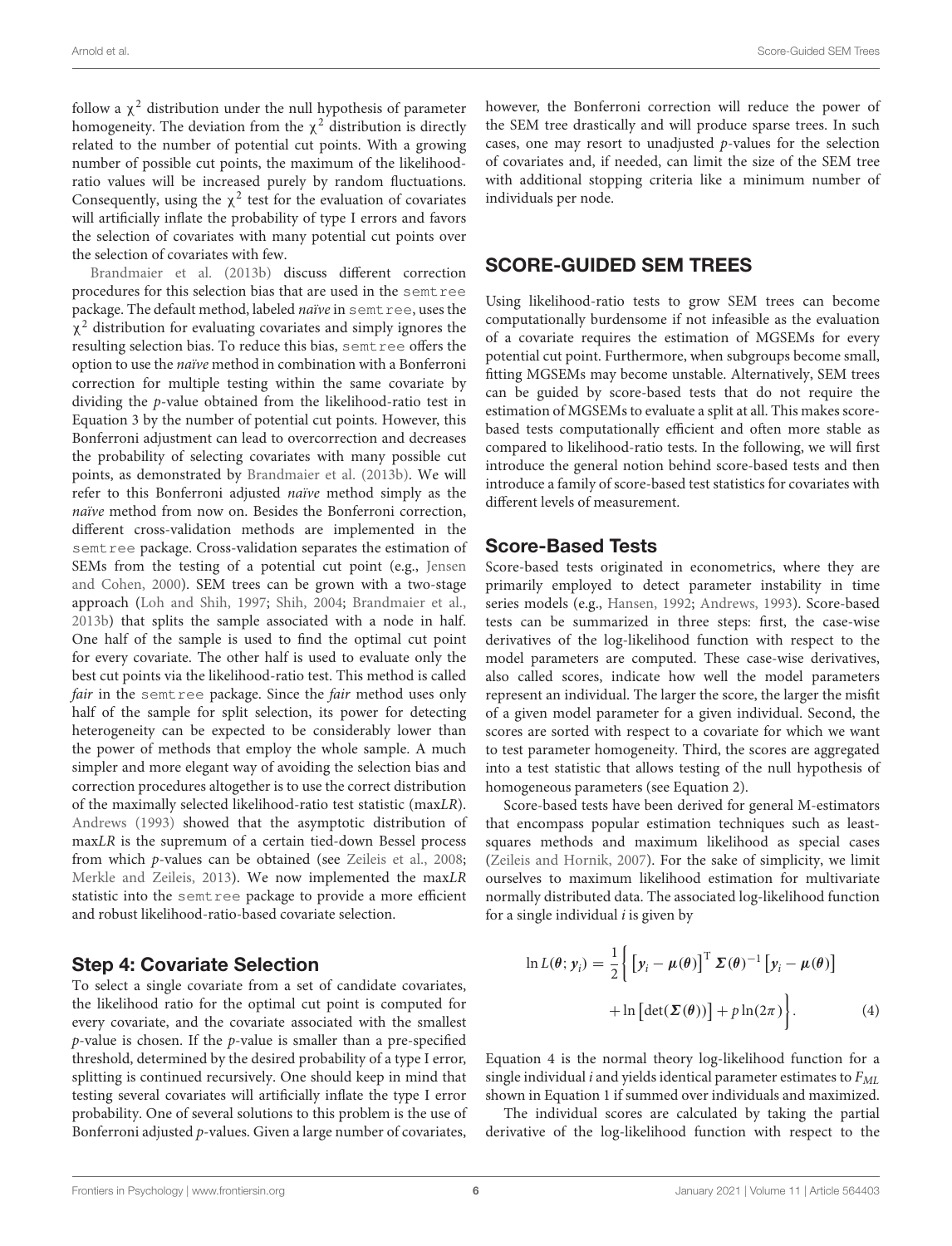parameters and evaluating the expression at the estimates:

$$
S(\hat{\theta}; y_i) = \left[ \frac{\partial \ln L(\theta; y_i)}{\partial \theta_1} \Big|_{\theta = \hat{\theta}} \cdots \frac{\partial \ln L(\theta; y_i)}{\partial \theta_q} \Big|_{\theta = \hat{\theta}} \right]^\mathrm{T} \qquad (5)
$$

The scores assess the extent to which an individual's loglikelihood is maximized by one of the q parameters. Values close to zero indicate a good fit between model and individual, whereas large scores point toward a strong misfit. Note that by definition, the scores evaluated at the maximum likelihood estimates  $\hat{\theta}$  sum up to zero; that is,  $\sum^{N}$  $i=1$  $S(\hat{\theta}; y_i) = 0.$ 

For the construction of a test statistic, the scores are cumulated according to the order induced by a covariate under scrutiny. For instance, if parameter homogeneity is assessed with respect to age, the first row consists of scores from the youngest individual. For the second row, scores of the youngest and second youngest individuals are summed up, and so forth. More formally, the cumulative score process is defined as

$$
CSP(\hat{\theta}; s) = \frac{1}{\sqrt{N}} I(\hat{\theta})^{-1/2} \sum_{h=1}^{s} S(\hat{\theta}; y_h),
$$
 (6)

where the index s denotes the number of sorted individuals entering the equation, and the index h selects the sorted individuals until  $h = s$ . Furthermore,  $I(\hat{\theta})^{-1/2}$  is the estimated

half-squared inverse of the Fisher information matrix. Premultiplying with  $I(\hat{\theta})^{-1/2}$  decorrelates the scores so that the  $q$ cumulative score processes are unrelated to each other. In the following, we place the values of the cumulative score process row-wise into an  $N \times q$  matrix that we denote with **CSP** and refer to the cumulative sum from the first s-th individuals of the k-th parameter as CSPs,<sup>k</sup> . The plots in Panel (A–C) in **[Figure 2](#page-6-0)** illustrate how sorting and cumulating scores make parameter heterogeneity visible.

[Hjort and Koning](#page-16-25) [\(2002\)](#page-16-25) show that under mild conditions and constant parameters, each column of the cumulative score process matrix **CSP** converges in distribution to a univariate Brownian bridge. A Brownian bridge is a stochastic process that is pinned to zero at the start and end and exhibits the most variability in the middle. Thus, the null hypothesis of parameter homogeneity in Equation 2 can be tested by comparing the observed cumulative score process to the analogous statistic of a Brownian bridge. Panel (C) and (D) in **[Figure 2](#page-6-0)** illustrate the difference between the cumulative score process of a heterogeneous parameter and the Brownian bridge.

Test statistics can be obtained by aggregating the cumulative score process matrix into a single scalar. Critical values and p-values for these test statistics can be found by applying the same aggregation to the asymptotic Brownian bridge [\(Zeileis](#page-17-13) [and Hornik,](#page-17-13) [2007\)](#page-17-13). Different ways of aggregating the cumulative



<span id="page-6-0"></span>FIGURE 2 | Artificial example to visualize the effect of sorting and cumulating. 100 observations were sampled from two Poisson distributions with different rate parameters. 50 observations were generated with a rate parameter of 2 and 50 observations with a rate parameter of 5. Panel (A) shows the scores of the 100 observations in random order. Panel (B) displays the 50 scores of observations generated with a rate parameter of 2 first, followed by the 50 scores sampled with a rate parameter of 5. After sorting the scores according to the two groups, a clear pattern emerges as the first 50 scores are mostly negative, and the remaining scores are mostly positive. Panel (C) shows the cumulative score process. The negative and positive scores are cumulated, and the change point is noticeable from the negative peak in the cumulative score process. Panel (D) depicts five randomly generated Brownian bridges. Under the null hypothesis of a constant rate parameter, the cumulative score process would have behaved similarly to the 5 Brownian bridges in Panel (D).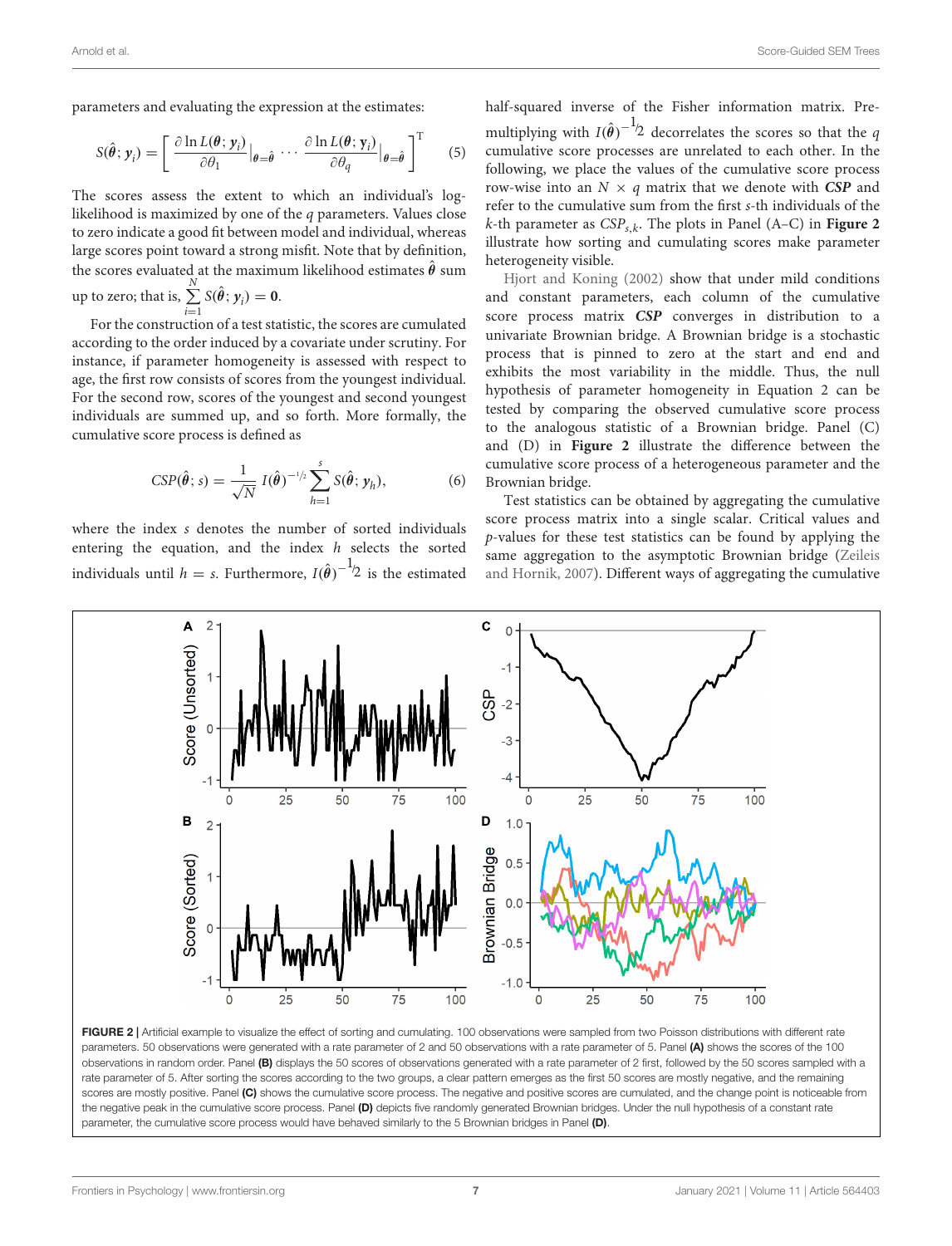scores will produce test statistics that will be sensitive to different patterns of parameter heterogeneity. The choice of a test statistic also depends on the level of measurement of the covariate.

[Merkle and Zeileis](#page-16-0) [\(2013\)](#page-16-0) proposed three different test statistics for continuous covariates:

$$
DM = \max_{s=1,...,N} \left[ \max_{k=1,...,q} (|CSP_{s,k}|) \right]
$$
 (7)

$$
CvM = \frac{1}{N} \sum_{s=1}^{N} \sum_{k=1}^{q} CSP_{s,k}^{2}
$$
 (8)

$$
\text{max} LM = \max_{s=s,\dots,5} \left\{ \left[ \frac{s}{N} \left( 1 - \frac{s}{N} \right) \right]^{-1} \sum_{k=1}^{q} \text{CSP}_{s,k}^{2} \right\} \tag{9}
$$

Equations 7–9 show the double maximum (DM), Cramér-von-Mises (CvM), and maximum Lagrange multiplier (maxLM) test statistics. DM is the simplest test statistic and rejects the null hypothesis if, at any point, the maximum of any of the q processes strays too far away from zero. However, [Merkle and Zeileis](#page-16-0) [\(2013\)](#page-16-0) note that considering only the maximum of the q processes wastes power because the DM statistic ignores heterogeneity in other parameters. Furthermore, even for the same parameter, smaller peaks before and after the maximum are not considered, which may lead to a loss of power if the parameter changes its values across more than two groups. Using sums instead of maxima solves these problems. The CvM statistic sums the squared values over all parameters and individuals and is therefore well suited for detecting multiple group differences in several parameters. If one suspects that a single change point will manifest in several parameters, the maxLM statistic that considers the maximum values of all parameters at a single point is more appropriate. Unlike the other test statistics for continuous covariates, the maxLM statistic contains a scaling term  $\frac{s}{N}$   $(1 - \frac{s}{N})$ , which increases sensitivity for peaks before and after the middle of the processes. A disadvantage of this scaling is that individuals with very small and very large values of the covariate need to be omitted to stabilize the test statistic. Therefore, one has to specify an interval  $\left[\underline{s}, \ldots, \overline{s}\right]$  with a lower and upper threshold of the covariate. Parameter shifts outside of these boundaries are not considered. The maxLM statistic is asymptotically equivalent to the maxLR statistic from the previous section [\(Andrews,](#page-16-23) [1993\)](#page-16-23).

For ordinal and categorical covariates, [Merkle et al.](#page-16-1) [\(2014\)](#page-16-1) suggested test statistics that focus on bins of individuals at each level of the covariates:

$$
WDM = \max_{l=1, ..., m-1} \left\{ \left[ \frac{n_l}{N} \left( 1 - \frac{n_l}{N} \right) \right]^{-1/2} \max_{k=1, ..., q} \left| CBSP_{l,k} \right| \right\} (10)
$$

$$
\text{max} LM_O = \max_{l=1, ..., m-1} \left\{ \left[ \frac{n_l}{N} \left( 1 - \frac{n_l}{N} \right) \right]^{-1} \sum_{k=1}^{q} CBSP_{l,k}^2 \right\} \tag{11}
$$

Equations 10 and 11 present the weighted double maximum (WDM) and the maximum Lagrange multiplier statistics for ordinal covariates (max $LM<sub>O</sub>$ ). For both test statistics, we first group the individuals into  $m-1$  bins associated with the first m−1 levels of the covariate. Then, we sum the scores in each bin and cumulate the sums, yielding a (m−1) × q matrix **CBSP** of cumulative bins of scores. In the equations above, we denote the cumulative bin of scores associated with the l-th level of the covariate and the *k*-th parameter with  $CBSP_{l,k}$ . Both statistics are scaled by  $\frac{n_l}{N} (1 - \frac{n_l}{N})$ , where  $n_l$  represents the cumulative number of individuals per bin. The main difference is that the  $maxLM<sub>O</sub>$ statistic considers heterogeneity in all parameters, whereas the WDM only considers the most heterogeneous parameter.

Categorical covariates do not possess a natural ordering that can be used to construct a test statistic. Alternatively, a test statistic can be obtained by summing the squared differences in the sum of scores across bins of individuals associated with a different level of the covariate [\(Hjort and Koning,](#page-16-25) [2002\)](#page-16-25). In the following Lagrange multiplier (LM) statistic

$$
LM = \sum_{l=1}^{m} \sum_{k=1}^{q} (BSP_{l,k} - BSP_{l-1,k})^2, \qquad (12)
$$

 $BSP<sub>L,k</sub>$  denotes the sum of the scores of the k-th parameter from individuals associated with the *l*-th level of the covariate.  $B_{0,k}$ ,  $k = 1, \ldots, q$ , is not associated with any of the 1, ..., m levels of the covariate and is set to zero.

To apply the test statistics outlined above in practice, critical values and p-values are needed in order to compare split points across covariates. Analytic solutions are available for the DM, maxLR, WDM, and LM statistic. For the remaining test statistics, critical values and p-values can be obtained through repeated simulation of Brownian bridges. Different strategies for obtaining critical values and p-values for the DM, maxLR, and CvM statistics are discussed by [Merkle and Zeileis](#page-16-0) [\(2013\)](#page-16-0) and for the WDM, maxLM<sub>O</sub>, and LM statistics by [Merkle et al.](#page-16-1) [\(2014\)](#page-16-1).

#### SEM Trees Guided by Score-Based Tests

Score-guided SEM trees can be obtained by replacing the evaluation of covariates in Step 3 of the general SEM tree algorithm with score-based tests instead of the likelihood-ratio test. Because score-based tests operate like an omnibus test for all possible cut points in a covariate, a single best cut point needs to be located after the selection of a covariate. Cut points can be obtained by identifying which of the unique values of the covariate maximizes the respective score-based test statistic. Omitting the outer sums or maxima in the Equations 7–11 pairs every unique value of the covariate with a specific value of the partially summed test statistic. Then, a cut point can be determined by splitting the sample after the observation associated with the maximum of these partially summed test statistics. Due to its scaling term, the respective maxLM statistic for ordinal and continuous covariates appears to be particularly well suited for identifying the optimal cut points. We implemented this fully score-based cut point localization procedure in the semtree package. Alternatively, the optimal cut point can be determined by maximizing the partitioned log-likelihood (that is, the sum of the log-likelihood for all observations to the left and the sum for all observations to the right of the cut point) over all conceivable values of the covariate. Since this approach requires the estimation of a sequence of SEMs, it will be slower than a purely score-based cut point identification. However, it will still be faster than a SEM tree purely guided by likelihood ratios because only the localization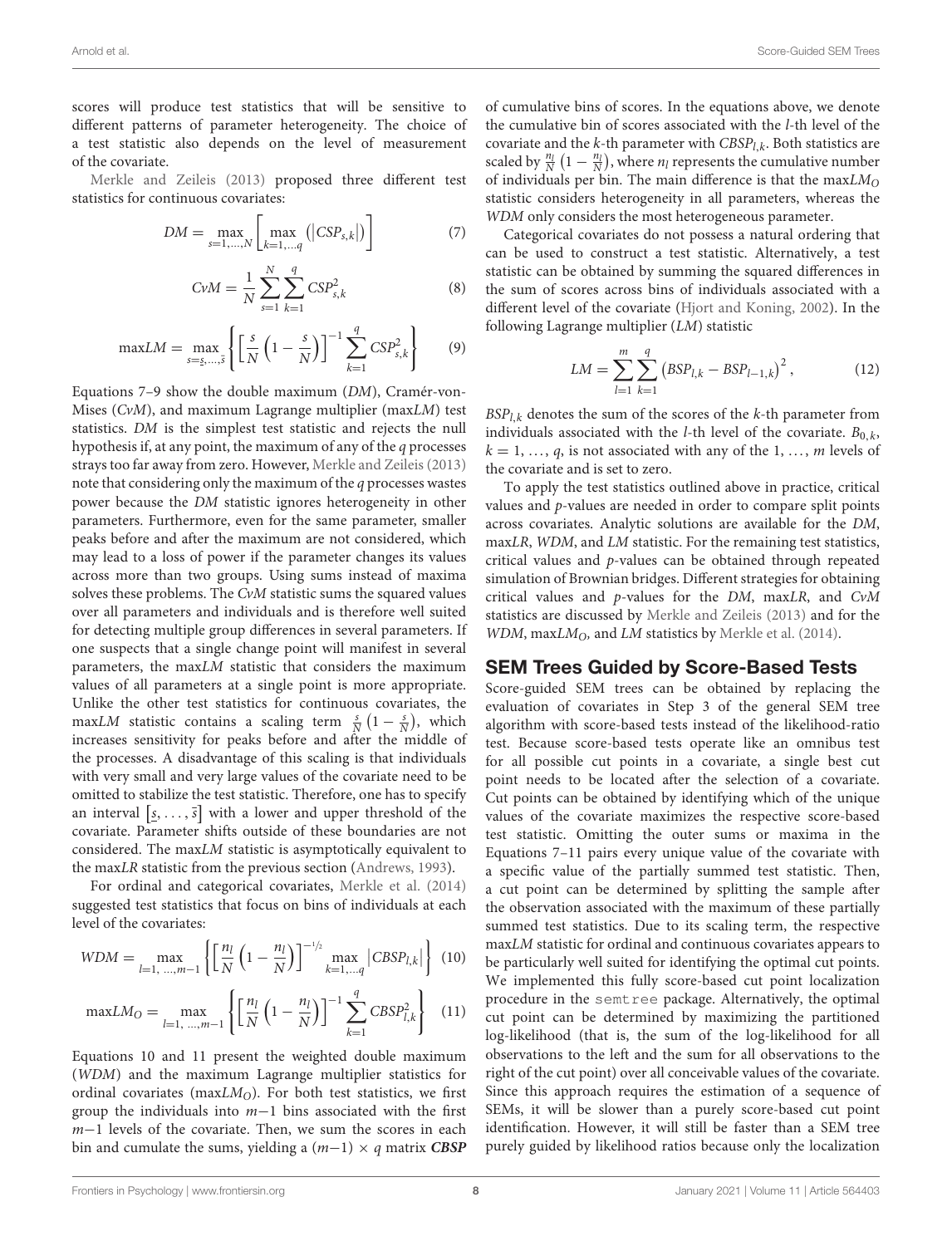of a cut point but not the selection of the covariate requires the estimation of additional SEMs. This hybrid strategy is currently applied by the generic MOB algorithm from the partykit package, which uses the maxLM statistic for selecting covariates and the maxLR statistic for locating cut points.

## SIMULATION STUDY

We conducted four Monte Carlo simulations to evaluate SEM trees in different settings. The first two simulations compare the original SEM tree split selection methods with the newly proposed SEM trees guided by the maxLR statistic and score-based tests. The first simulation aims at illustrating the performance of the different SEM trees under the null hypothesis of parameter homogeneity. The second simulation investigates power, the precision of cut point estimation, and group recovery for a heterogeneous population consisting of two groups. The third and fourth simulations demonstrate the use and common pitfalls of SEM trees with focus parameters and equality constraints.

All simulations were carried out with the statistical programming language R. SEM trees were fitted with the semtree package. semtree interfaces the OpenMx package [\(Neale et al.,](#page-17-18) [2016\)](#page-17-18) for the estimation of SEMs. To grow scoreguided SEM trees, we linked semtree to the strucchange package [\(Zeileis et al.,](#page-17-19) [2002\)](#page-17-19). strucchange offers a unified framework for implementing score-based tests for a wide range of models. All features used in this simulation are available in the semtree package. Our simulations were performed using R 4.0.2, OpenMx 2.18.1, strucchange [1](#page-8-0).5-2, and a developmental snapshot of the semt ree package<sup>1</sup>. The simulation scripts and results are provided as Online Supplemental Material<sup>[2](#page-8-1)</sup>.

In all simulations, we aimed at ensuring an optimal type I error rate; that is, we tried limiting the proportions of false-positive splits to the significance level of 5%. To achieve this, we adjusted the p-values of the likelihood-ratio and score-based tests with the Bonferroni procedure to correct for the multiple testing of several covariates. Besides the Bonferroni correction, we used the default settings of the semtree package throughout our simulation studies. The score-based tests were performed by applying the default settings of the strucchange package. The data used to fit the SEMs were drawn from a multivariate normal distribution. All experimental conditions were replicated 10,000 times.

## Simulation I: Type I Error Rate and Runtime

Simulation I assessed the type I error rate under the null hypothesis of constant parameters and the runtime for a different number of noise variables and sample sizes. The simulated data was homogeneous without any group differences.

**[Figure 3](#page-8-2)** shows the linear latent growth curve model used in Simulation I and II. Model specification and parameter values



<span id="page-8-2"></span>were taken from [McArdle and Epstein](#page-16-26) [\(1987\)](#page-16-26), who modeled the scores of 204 young children from the Wechsler Intelligence Scale for Children over four repeated occasions of measurement at 6, 7, 9, and 11 years of age (see [Brandmaier et al.,](#page-16-6) [2013b](#page-16-6) for a SEM tree analysis of these data). In both simulation studies, we generated multivariate normal data, using the mean vector and covariance matrix implied by the model presented in **[Figure 3](#page-8-2)**.

After generating the data, the linear latent growth curve model presented in **[Figure 3](#page-8-2)** was estimated, serving as a template model for the SEM trees. The model was defined by six free parameters: the mean and the variance of the random intercept  $f_I$ , the mean and the variance of the random slope  $f_S$ , the covariance between the random intercept and the random slope, and the residual error variance that was constrained to be equal for all four measurements of the observed variable y.

The following experimental factors were varied:

- Level of measurement of the noise variables: We provided the SEM trees with randomly generated noise variables. The noise variables were either continuous (standard normal), ordinal with 6 levels (with an equal number of observations per level), or dichotomous (with an equal number of observations in both classes). For a given condition, all noise variables had the same level of measurement.
- Number of noise variables: Either 1, 3, or 5 noise variables were generated.
- Sample size  $(N)$ : The simulated samples contained either 504 or 1,008 observations. The odd numbers resulted from the necessity to be divisible by 6 to allow for an equal number of observations per level of the ordinal noise variables.

First, we will inspect the type I error rates of the different SEM tree approaches and compare their computation time afterward.

<span id="page-8-0"></span><sup>1</sup>[https://github.com/brandmaier/semtree/commit/](https://github.com/brandmaier/semtree/commit/30ca7500e43ca99975dfe6b8917ef8f293beaeb3)

[<sup>30</sup>ca7500e43ca99975dfe6b8917ef8f293beaeb3](https://github.com/brandmaier/semtree/commit/30ca7500e43ca99975dfe6b8917ef8f293beaeb3)

<span id="page-8-1"></span><sup>2</sup><https://osf.io/k82y3/>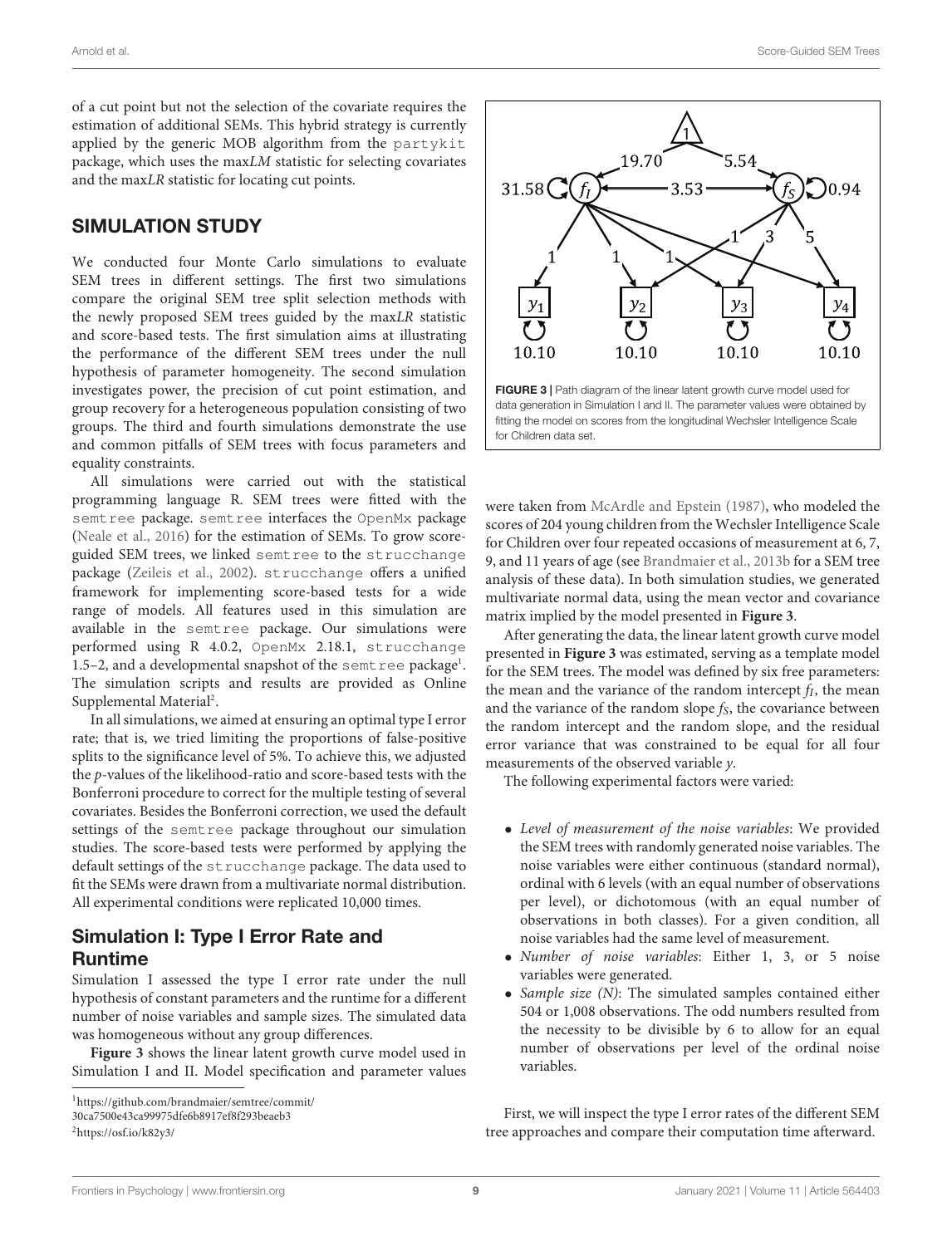#### Percentage of Type I Errors

Every tree consisting of more than one node was counted as a type I error. Ideally, the proportion of type I errors should approach 5%. **[Table 1](#page-9-0)** shows the empirical type I error rates of the different SEM tree approaches. The results are sorted with respect to the level of measurement of the noise variables. To get a better understanding of the simulated error rates, we printed results for methods that fell inside a 95% confidence interval around the optimal rate of 5% for 10,000 replications (CI: [4.573; 5.427]) in bold. For ordinal and dichotomous noise variables, all SEM tree implementations yielded error rates mostly close to the desired 5%. For continuous covariates, however, only fair, maxLR, CvM, and maxLM trees had satisfactory type I error rates. DM trees exhibited slightly too few type I errors. As predicted by [Brandmaier et al.](#page-16-6) [\(2013b\)](#page-16-6), naïve trees that were provided with continuous noise variables over-adjusted and produced error rates that were too small by a factor of 10. Increasing the sample sizes amplified this overcorrection. For the remaining methods, varying the number of noise variables and the sample size did not systematically influence the error rates.

#### Runtime

We recorded the computation time for the different SEM trees in seconds. As a matter of course, the runtime varies widely depending on the computing platform. However, comparing the runtime of the different methods allows for relative comparisons and provides estimates for current standard computing platforms. Necessarily, the absolute estimates will become outdated soon. The simulation was conducted with an Intel<sup>®</sup> Xeon® CPU E5-2670 processor using a single core.

**[Table 2](#page-9-1)** presents the median of the computation time in seconds. The median runtime for ordinal and dichotomous noise variables was small. The score-guided trees (WDM,  $maxLM<sub>O</sub>$ , and  $LM$ ) showed a minor speed advantage over the likelihood-ratio-guided trees (naïve, fair, and maxLR). For continuous noise variables, however, for which many possible cut points needed to be evaluated, the runtime of likelihood-ratio-guided SEM trees was excessively larger than the computation time of score-guided SEM trees. For instance, given the larger sample size and five noise variables, likelihoodratio-guided SEM trees needed several minutes to compute, whereas score-guided SEM trees (DM, CvM, and maxLM) were performed in fractions of a second. The runtime of the fair trees was roughly half as long as the runtime of naïve and maxLR trees, most likely because the fair method tests only half of the possible cut points for continuous variables. As expected, a larger sample size and more noise variables led to an increase in computation time of the likelihoodratio-guided SEM trees. In contrast, the runtime of scoreguided SEM trees remained virtually the same. This implies that even for larger samples consisting of larger numbers of individuals and many covariates, score-guided SEM trees can be computed in short time.

## Simulation II: Power, Cut Point Estimation, and Group Recovery

Simulation II evaluated the performance of likelihood-ratio and score-guided SEM trees in heterogeneous samples consisting of two subgroups.

<span id="page-9-0"></span>

| <b>TABLE 1</b>   Empirical type I error rates. |       |              |      |       |                   |            |       |       |      |         |            |                    |       |                    |      |
|------------------------------------------------|-------|--------------|------|-------|-------------------|------------|-------|-------|------|---------|------------|--------------------|-------|--------------------|------|
|                                                |       |              |      |       | <b>Continuous</b> |            |       |       |      | Ordinal |            |                    |       | <b>Dichotomous</b> |      |
| Nr. noise                                      | N     | <b>Naïve</b> | Fair | maxLR | <b>DM</b>         | <b>CvM</b> | maxLM | Naïve | Fair | maxLR   | <b>WDM</b> | maxLM <sub>o</sub> | Naïve | Fair               | LМ   |
|                                                | 504   | 0.56         | 5.15 | 5.27  | 3.85              | 5.01       | 5.05  | 4.50  | 5.71 | 5.31    | 5.08       | 5.16               | 5.15  | 5.21               | 4.89 |
| 3                                              | 504   | 0.60         | 5.01 | 5.43  | 4.17              | 5.05       | 5.57  | 4.99  | 5.78 | 5.41    | 5.38       | 5.59               | 5.18  | 5.45               | 4.76 |
| 5                                              | 504   | 0.51         | 5.26 | 5.25  | 4.18              | 5.11       | 5.62  | 5.10  | 5.73 | 5.66    | 5.59       | 5.69               | 5.07  | 5.39               | 4.55 |
|                                                | 1.008 | 0.25         | 4.71 | 5.39  | 3.93              | 4.86       | 5.17  | 3.93  | 5.27 | 4.71    | 4.95       | 4.76               | 5.17  | 5.31               | 4.99 |
| 3                                              | 1,008 | 0.35         | 4.95 | 5.04  | 3.91              | 4.57       | 5.01  | 4.80  | 5.67 | 5.23    | 5.60       | 5.24               | 5.13  | 4.97               | 4.92 |
| 5                                              | 1.008 | 0.35         | 5.23 | 5.37  | 4.61              | 5.13       | 5.48  | 4.95  | 5.60 | 5.27    | 5.25       | 5.68               | 4.81  | 5.04               | 4.61 |

Nr. noise = number of noise variables, N = sample size. Error rates within the 95% confidence interval around the optimal rate of 5% are printed in bold.

<span id="page-9-1"></span>TABLE 2 | Median runtime in seconds.

|           |       |       |       | <b>Continuous</b> |           |            |       |       |      | Ordinal |            |                    |       | <b>Dichotomous</b> |     |
|-----------|-------|-------|-------|-------------------|-----------|------------|-------|-------|------|---------|------------|--------------------|-------|--------------------|-----|
| Nr. noise | N     | Naïve | Fair  | maxLR             | <b>DM</b> | <b>CvM</b> | maxLM | Naïve | Fair | maxLR   | <b>WDM</b> | maxLM <sub>O</sub> | Naïve | Fair               | LМ  |
|           | 504   | 35.0  | 15.8  | 34.7              | 0.2       | 0.2        | 0.2   | 0.6   | 0.7  | 1.4     | 0.2        | 0.2                | 0.4   | 0.4                | 0.2 |
| 3         | 504   | 105.6 | 48.1  | 105.7             | 0.2       | 0.2        | 0.2   | 1.3   | 1.5  | 1.9     | 0.2        | 0.2                | 0.4   | 0.7                | 0.2 |
| 5         | 504   | 179.3 | 81.0  | 179.3             | 0.2       | 0.2        | 0.2   | 2.1   | 2.5  | 2.6     | 0.2        | 0.2                | 0.7   | 1.0                | 0.2 |
| 1         | 1,008 | 72.7  | 34.5  | 72.7              | 0.2       | 0.2        | 0.2   | 0.5   | 0.6  | 1.3     | 0.2        | 0.2                | 0.3   | 0.4                | 0.2 |
| 3         | 1,008 | 222.7 | 105.0 | 222.7             | 0.2       | 0.2        | 0.2   | 1.3   | 1.5  | 1.9     | 0.2        | 0.2                | 0.5   | 0.7                | 0.2 |
| 5         | 1.008 | 374.7 | 175.4 | 366.7             | 0.2       | 0.2        | 0.2   | 2.1   | 2.5  | 2.7     | 0.3        | 0.3                | 0.8   | 1.1                | 0.2 |

Nr. noise  $=$  number of noise variables,  $N =$  sample size.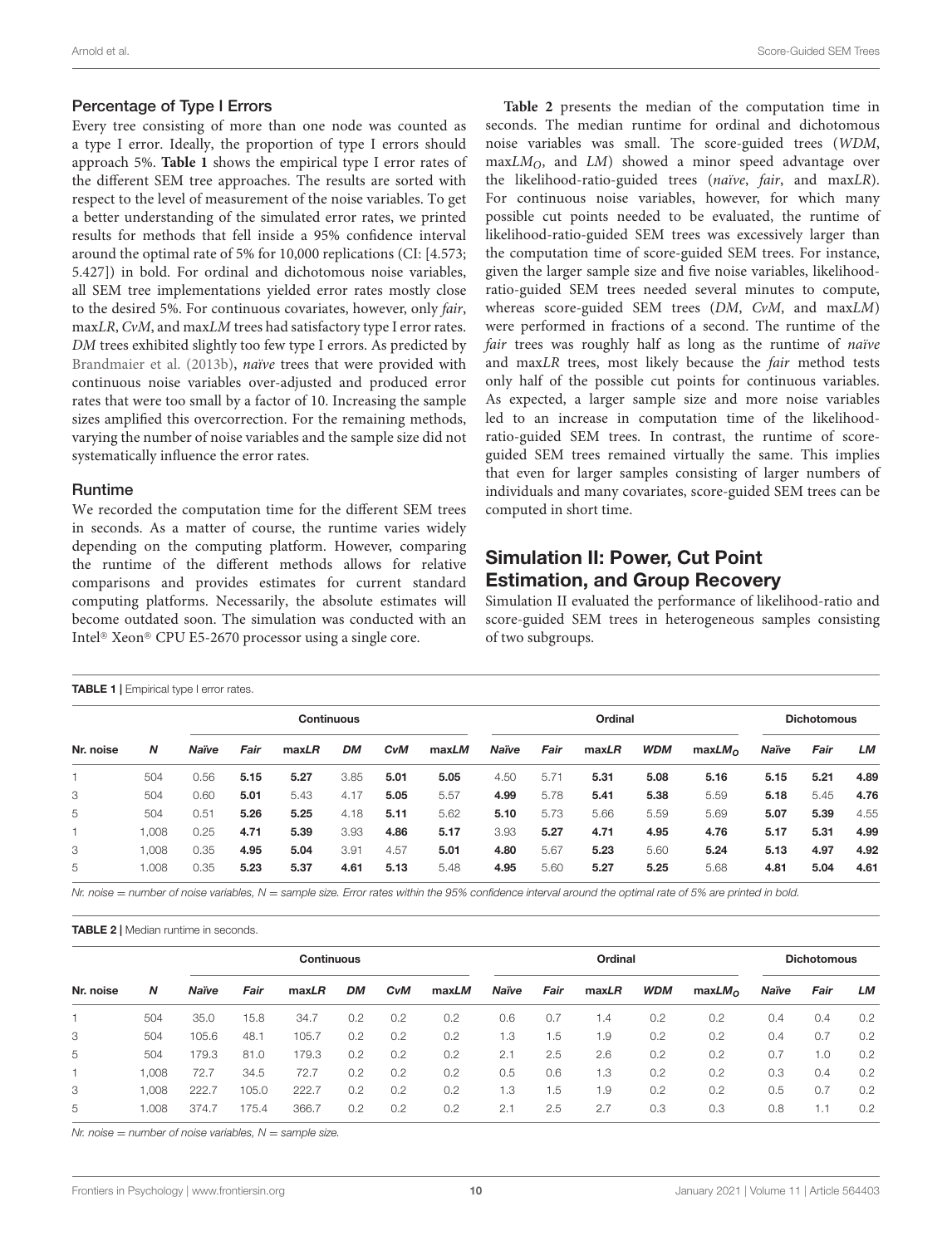We varied the following experimental factors:

- Level of measurement of the covariate: The SEM tree was provided with a single covariate that was either a continuous variable (standard normal), an ordinal variable with 6 levels, or a dichotomous variable.
- Group differences: We tested two types of group differences. Either the fixed slope of the linear latent growth curve model shown in **[Figure 3](#page-8-2)** or all random effects varied between groups. **[Table 3](#page-10-0)** presents the values used for the heterogeneous parameters. Note that in the fixed slope condition, only a single parameter varied between groups, whereas in the random effects condition, three parameters varied. The values of the remaining homogeneous parameters are shown in **[Figure 3](#page-8-2)**.
- Noise variable: In the noise condition, the SEM tree algorithm was provided with a noise variable in addition to the informative covariate. In the no-noise condition, only the informative covariate was given to the tree. The noise variable was independent of the group differences and randomly selected to be a continuous variable (standard normal), an ordinal variable with 6 levels, or a dichotomous variable.
- Cut point location: We tested three different positions of the optimal cut point in the informative covariate. The cut points were either central, partitioning the sample into two groups of equal size, moderately non-central, resulting in a larger subgroup consisting of 66.67% of the observations and a smaller subgroup with 33.33% of the observations, or strongly non-central with 83.33% of the observations in the larger subgroup and 16.67% of the observations in the smaller subgroup. We counterbalanced the non-central cut points so that moderately non-central cut points occurred either after the  $\frac{1}{3}$ - or after the  $\frac{2}{3}$ -quantile of the covariate and strongly non-central cut points either after the  $\frac{1}{6}$ - or the  $\frac{5}{6}$ -quantile.
- Sample size (N): The sample consisted either of 504 or 1,008 observations.

We evaluated each method in terms of statistical power to detect heterogeneity, the precision of the estimated cut points, group recovery, and runtime. For each condition, the results of the best-performing method are printed in bold in the following tables. Due to space constraints, we report only the most important simulation results. The complete simulation results are provided as Online Supplemental Material<sup>2</sup>.

<span id="page-10-0"></span>

| <b>TABLE 3</b>   Parameter differences used in Simulation II. |         |                      |                  |         |                       |
|---------------------------------------------------------------|---------|----------------------|------------------|---------|-----------------------|
|                                                               |         | <b>Fixed effects</b> |                  |         | <b>Random effects</b> |
| Parameter                                                     | Group 1 | Group 2              | Parameter        | Group 1 | Group 2               |
| $E(f_i)$                                                      | 5.389   | 5.695                | Var $(f_i)$      | 25.137  | 38.023                |
|                                                               |         |                      | Var $(f_S)$      | 2.808   | 4.247                 |
|                                                               |         |                      | Cov $(f_1, f_S)$ | 0.745   | 1.127                 |

#### Power

We define statistical power as the percentage of SEM trees that correctly selected the covariate as a split at any cut point and any level of the tree.

**[Table 4](#page-11-0)** shows the estimated power of the different SEM trees. We will first compare the overall performance of the original naïve and fair trees with the newly implemented maxLR and score-guided trees. With respect to power, we found that naïve trees performed roughly as well as the newly implemented methods for ordinal and dichotomous covariates but poorly for continuous covariates. The other classical method, fair trees, showed overall the lowest power of all methods under investigation. As expected, the likelihood-ratio-guided maxLR trees yielded similar results as the score-guided maxLM trees but were consistently slightly more powerful. Among the experimental conditions, the type of group differences and the cut point location impacted the rank order of the methods the most. DM and WDM trees were the most powerful methods for detecting heterogeneity in the fixed slope parameter. In contrast, maxLR, CvM, maxLM, and maxLM $_O$  trees proved to be the more powerful methods for detecting heterogeneity in the random effects. We expected this behavior because the DM and WDM test statistics focus on heterogeneity in a single parameter, whereas all other methods monitor group differences in multiple parameters. Overall, the likelihood-ratio-based test statistic maxLR and the score-based test statistics with a scaling term (that is, maxLM, WDM, and maxLM $_O$ ) were more sensitive for non-central cut points but less sensitive for central cut points than the DM and CvM statistics for continuous covariates that do not use any scaling. As an optimal baseline, we compared the power of the SEM trees with MGSEMs, denoted as MG in **[Table 4](#page-11-0)**. Like the SEM trees, the MGSEMs were specified by letting all parameters vary between groups. In contrast to SEM trees, MGSEMs were unaffected by noise variables and were informed about the true cut point. Therefore, the MGSEMs present the upper limit achievable in terms of statistical power. Not surprisingly, MGSEMs were more powerful than all SEM tree methods, given continuous and ordinal covariates, but equally powerful in conditions with dichotomous covariates and without noise variables, where cut points did not need to be learned from the data.

The presence of a noise variable (not shown in **[Table 4](#page-11-0)**) approximately halved the power of all tree methods but affected naïve trees most severely. The pronounced effect of noise variables on naïve trees was mainly driven by continuous noise variables, which led to severely over-adjusted p-values. Providing naïve trees with ordinal or dichotomous noise variables led to a decrease of power that was comparable to the decrease in other methods. Increasing the sample size had an approximately uniform effect and raised the power of all methods substantively.

#### Precision of Estimated Cut Points

The estimation of the optimal cut point in the covariate is crucial for recovering the true grouping of individuals. The approaches for locating cut points differed between likelihood-ratio and score-guided SEM trees. Likelihood-ratio-guided trees found cut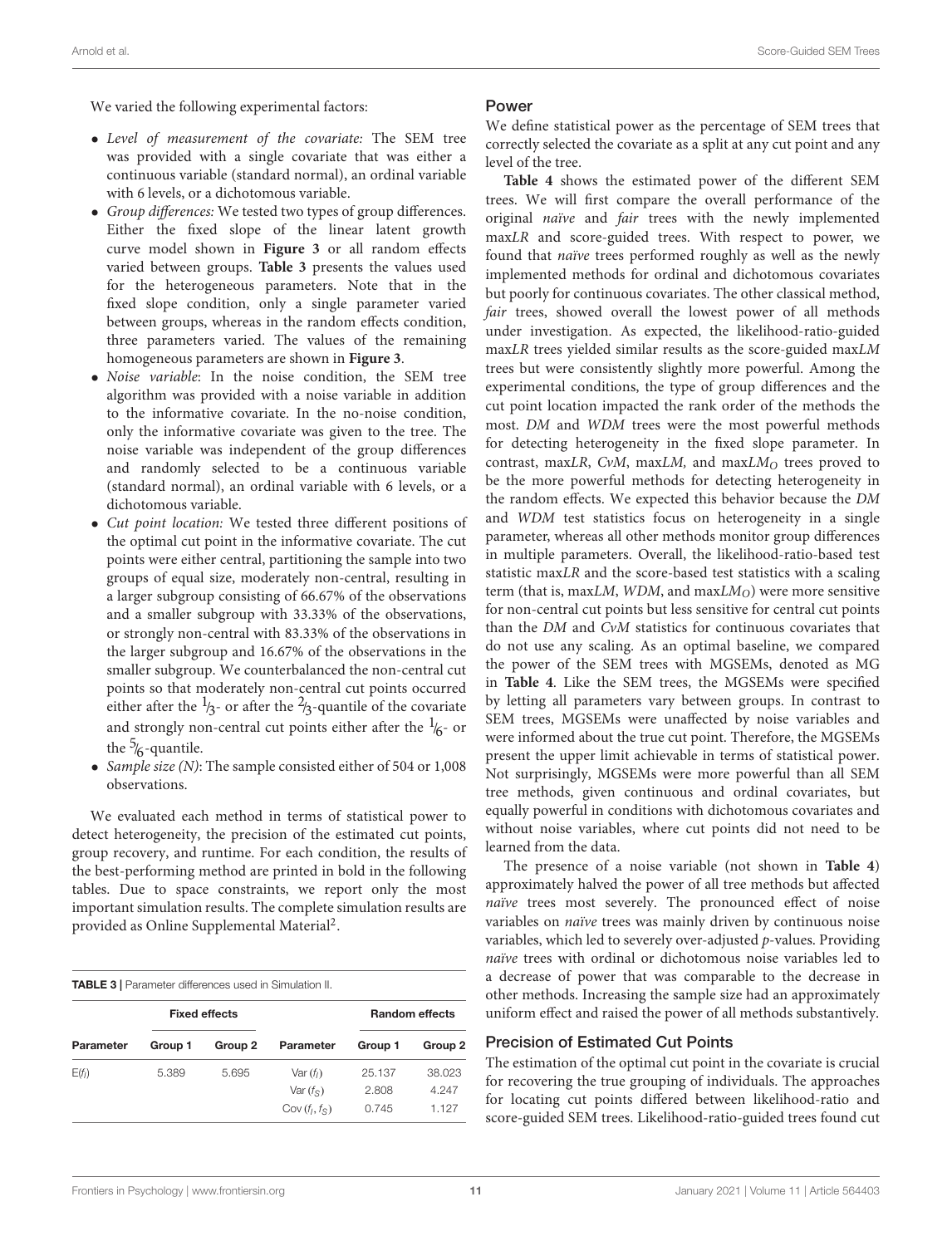<span id="page-11-0"></span>TABLE 4 | Power to detect group differences.

|       |               |                                     |      |                                         | <b>Continuous</b> |            |       |      |       |      |       | Ordinal    |                    |      |       | <b>Dichotomous</b> |          |      |
|-------|---------------|-------------------------------------|------|-----------------------------------------|-------------------|------------|-------|------|-------|------|-------|------------|--------------------|------|-------|--------------------|----------|------|
| N     | <b>CL</b>     | Naïve                               | Fair | maxLR                                   | <b>DM</b>         | <b>CvM</b> | maxLM | МG   | Naïve | Fair | maxLR | <b>WDM</b> | maxLM <sub>O</sub> | МG   | Naïve | Fair               | LМ       | MG   |
|       |               | Group difference in the fixed slope |      |                                         |                   |            |       |      |       |      |       |            |                    |      |       |                    |          |      |
| 504   | ⅓             | 10.0                                | 14.5 | 36.8                                    | 46.7              | 41.7       | 35.4  | 52.8 | 35.8  | 17.4 | 38.4  | 44.2       | 37.0               | 52.4 | 52.8  | 27.0               | .8<br>51 | 52.8 |
|       | ⅓             | 7.7                                 | 13.1 | 31.6                                    | 35.4              | 32.4       | 30.5  | 47.1 | 30.4  | 15.7 | 32.6  | 37.7       | 31.6               | 46.1 | 45.9  | 24.0               | 45.2     | 45.9 |
|       | $\frac{1}{6}$ | 3.2                                 | 8.1  | 16.8                                    | 9.8               | 13.0       | 16.4  | 29.7 | 17.8  | 10.4 | 19.4  | 21.2       | 19.0               | 29.8 | 30.1  | 17.0               | 29.3     | 30.1 |
| 1,008 | $\frac{1}{2}$ | 30.6                                | 29.8 | 72.9                                    | 84.9              | 76.3       | 72.1  | 87.2 | 73.8  | 37.6 | 75.7  | 83.3       | 75.0               | 86.4 | 85.5  | 51.4               | 85.2     | 85.5 |
|       | ⅓             | 24.3                                | 26.1 | 66.1                                    | 74.9              | 64.8       | 65.6  | 82.0 | 65.7  | 32.3 | 68.0  | 77.2       | 67.4               | 81.3 | 81.5  | 47.6               | 81.2     | 81.5 |
|       | $\frac{1}{6}$ | 8.7                                 | 15.6 | 38.5                                    | 25.9              | 26.2       | 38.5  | 58.2 | 39.5  | 19.9 | 42.0  | 48.7       | 41.4               | 57.9 | 58.6  | 30.4               | 58.7     | 58.6 |
|       |               |                                     |      | Group differences in the random effects |                   |            |       |      |       |      |       |            |                    |      |       |                    |          |      |
| 504   | ⅓             | 18.2                                | 19.4 | 51.8                                    | 48.3              | 56.5       | 49.9  | 69.4 | 52.1  | 24.5 | 54.2  | 46.4       | 53.2               | 68.5 | 68.8  | 36.0               | 67.4     | 68.8 |
|       | ⅓             | 13.7                                | 17.1 | 44.1                                    | 35.6              | 44.6       | 42.8  | 62.8 | 45.0  | 21.0 | 47.5  | 39.9       | 45.9               | 63.1 | 62.9  | 32.8               | 61.0     | 62.9 |
|       | $\frac{1}{6}$ | 5.3                                 | 10.4 | 22.9                                    | 12.0              | 18.1       | 23.8  | 40.6 | 24.5  | 13.4 | 26.4  | 22.8       | 26.8               | 40.9 | 41.1  | 21.0               | 38.0     | 41.1 |
| 1,008 | $\frac{1}{2}$ | 53.3                                | 45.1 | 88.0                                    | 85.7              | 89.6       | 87.6  | 95.9 | 89.4  | 55.0 | 90.4  | 84.2       | 90.1               | 95.7 | 95.7  | 69.1               | 95.5     | 95.7 |
|       | ⅓             | 43.9                                | 37.5 | 82.7                                    | 74.4              | 80.0       | 80.9  | 93.3 | 84.2  | 47.7 | 85.6  | 77.5       | 84.3               | 93.1 | 93.4  | 63.3               | 93.0     | 93.4 |
|       | $\frac{1}{6}$ | 17.3                                | 21.0 | 52.8                                    | 26.6              | 36.4       | 49.9  | 73.4 | 55.3  | 28.3 | 57.4  | 47.3       | 53.6               | 73.4 | 73.3  | 39.8               | 69.8     | 73.3 |

N = sample size, CL = cut point location, 1/2 = central cut point location, 1/3 = moderately non-central, 1/6 = strongly non-central, MG = MGSEM. Best-performing methods are printed in bold.

points by maximizing a partitioned log-likelihood, and scoreguided SEM trees determined cut points by searching through a disaggregated maxLM statistic. We limit ourselves to discuss cut points estimated by maxLR and maxLM trees in the following. We used only trees that selected the covariate for the initial split of the data, ignoring possible further splits. Since noise variables had no visible effect, we will discuss only simulation trials without additional noise variables. Also, we did not evaluate dichotomous covariates because there is only a single trivial cut point.

**[Table 5](#page-12-0)** presents bias, standard deviation, and root mean squared error (RMSE) of the estimated cut points. Both approaches produced similar cut points that were nearly unbiased. Overall, cut points estimated by maxLR were slightly more precise in terms of RMSE. Interestingly, group differences in the random effects led to slightly biased cut point estimates provided by maxLM trees, which was not observed for maxLR trees. Estimates for non-central cut points showed more variability than for central cut points in both methods. A larger sample size of 1,008 observations increased both methods' precision and reduced the bias of cut points estimated by maxLM.

#### Group Recovery

We used the adjusted Rand index (ARI; [Hubert and Arabie,](#page-16-27) [1985;](#page-16-27) [Milligan and Cooper,](#page-16-28) [1986\)](#page-16-28) to measure how well the true groups are recovered by each SEM tree method. The ARI is widely used to measure the similarity between two partitions and is adjusted for agreement by chance. A large ARI value up to the maximum of 1 indicates a high agreement between the partitioning estimated by a tree and the true partitioning, while smaller values imply a lower degree of similarity. Particularly, an ARI of 0 is obtained if a tree fails to detect any group differences and does not split the sample.

The ARI of the different tree methods is shown in **[Table 6](#page-12-1)**. In our simulation setup, the ARI of a SEM tree method seemed to be mainly determined by its power to detect heterogeneity as a similar rank order as for the statistical power emerged. Given a continuous covariate, score-guided DM and CvM trees showed the largest ARI for central cut points, maxLM and maxLR trees showed the largest ARI for non-central cut points, while the original likelihood-ratio-guided naïve and fair trees performed poorly. As with power, DM trees had a higher ARI for a difference in the slope, and the ARI of the other score-guided and maxLR trees was higher for differences in the random effects. Naïve trees performed better when provided with an ordinal or dichotomous covariate. For ordinal covariates, WDM trees exhibited the largest ARI if the fixed slope differed between groups, whereas the ARI of maxLR and maxL $M<sub>O</sub>$  trees was higher for differences in the random effects. For dichotomous covariates, naïve trees showed a slightly higher ARI than score-guided LM trees. However, if provided with an additional noise variable, naïve trees showed a more pronounced decrease in the ARI than LM trees (not shown in **[Table 6](#page-12-1)**). This effect was mainly driven by continuous noise variables, which led to overcorrected p-values of naïve trees. Non-central cut points generally reduced the ARI of all trees, affecting DM and CvM trees without a scaling term the most. The ARI of all tree methods improved substantially for larger samples with 1,008 simulated individuals without drastically changing the rank order.

#### Runtime

The computation time of the SEM trees in Simulation II was in line with the observed runtime in Simulation I. Overall, the median computation time of score-guided SEM trees was 0.50 s with little variability across the simulation conditions. In contrast, the runtime of likelihood-ratio-guided trees varied considerably according to the level of measurement of the covariate and noise variable. The overall median computation time for simulation conditions with ordinal or dichotomous covariate and noise variable was 0.88 s for naïve trees, 0.89 s for fair trees, and 1.40 s for maxLR trees. However, if either the covariate or the noise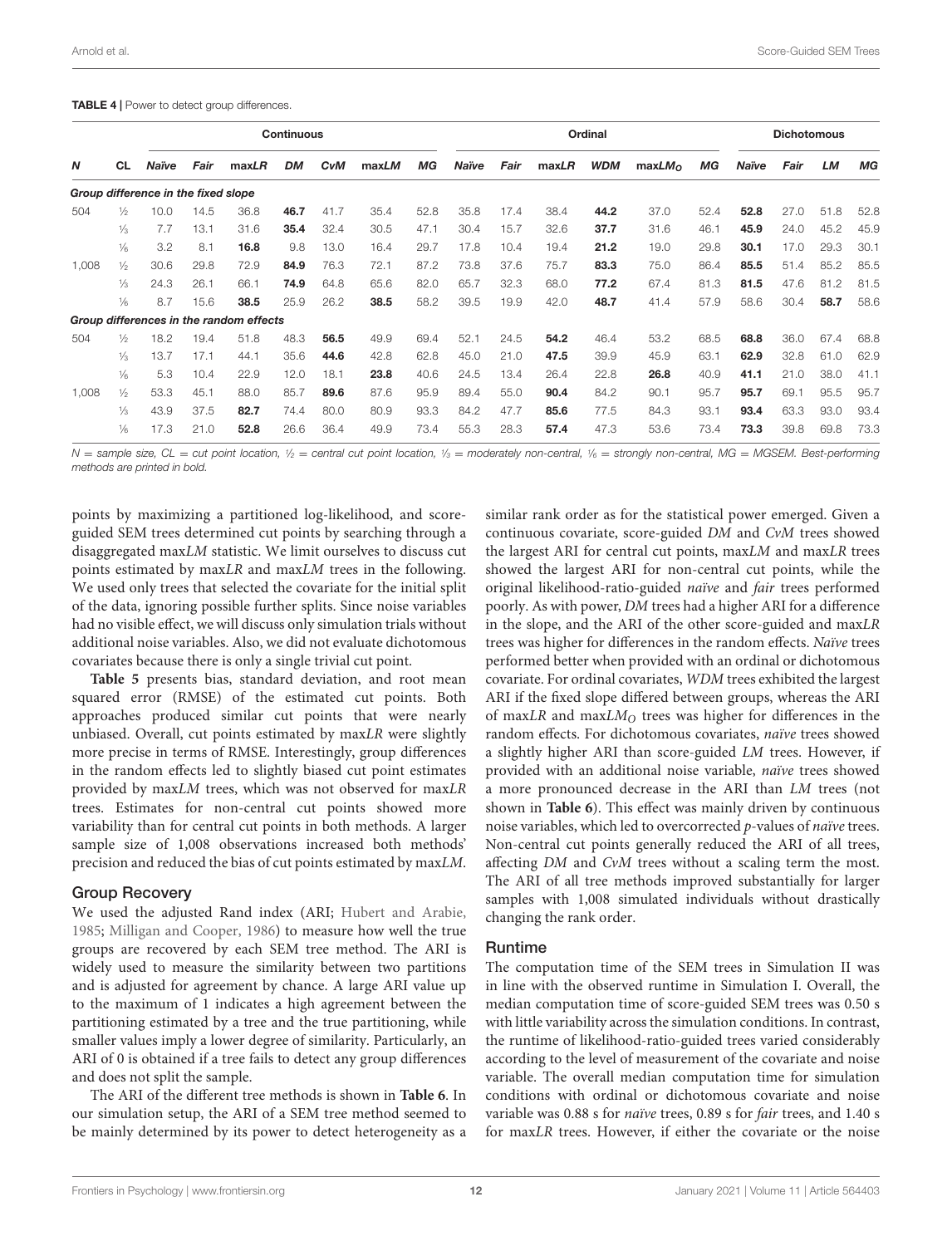#### <span id="page-12-0"></span>TABLE 5 | Estimated cut points.

|                  |               |                                         |           |             | <b>Continuous</b> |       |             |          |       |             | Ordinal  |                    |             |
|------------------|---------------|-----------------------------------------|-----------|-------------|-------------------|-------|-------------|----------|-------|-------------|----------|--------------------|-------------|
|                  |               |                                         | maxLR     |             |                   | maxLM |             |          | maxLR |             |          | maxLM <sub>O</sub> |             |
| $\boldsymbol{N}$ | <b>CL</b>     | В                                       | <b>SD</b> | <b>RMSE</b> | В                 | SD    | <b>RMSE</b> | в        | SD    | <b>RMSE</b> | в        | <b>SD</b>          | <b>RMSE</b> |
|                  |               | Group difference in the fixed slope     |           |             |                   |       |             |          |       |             |          |                    |             |
| 504              | $\frac{1}{2}$ | 0.013                                   | 0.388     | 0.389       | 0.017             | 0.408 | 0.408       | $-0.003$ | 0.798 | 0.797       | 0.011    | 0.750              | 0.750       |
|                  | $\frac{1}{3}$ | 0.014                                   | 0.430     | 0.430       | 0.014             | 0.440 | 0.440       | 0.022    | 0.955 | 0.956       | 0.013    | 0.878              | 0.878       |
|                  | $\frac{1}{6}$ | 0.011                                   | 0.694     | 0.694       | $-0.022$          | 0.686 | 0.686       | 0.010    | 1.347 | 1.347       | 0.015    | 1.312              | 1.312       |
| 1,008            | $\frac{1}{2}$ | $-0.002$                                | 0.273     | 0.273       | 0.000             | 0.282 | 0.282       | $-0.004$ | 0.546 | 0.545       | $-0.010$ | 0.459              | 0.459       |
|                  | $\frac{1}{3}$ | $-0.006$                                | 0.310     | 0.310       | $-0.007$          | 0.311 | 0.311       | $-0.004$ | 0.603 | 0.603       | $-0.006$ | 0.494              | 0.494       |
|                  | $\frac{1}{6}$ | 0.004                                   | 0.491     | 0.491       | $-0.001$          | 0.499 | 0.499       | 0.004    | 0.933 | 0.933       | 0.007    | 0.836              | 0.836       |
|                  |               | Group differences in the random effects |           |             |                   |       |             |          |       |             |          |                    |             |
| 504              | $\frac{1}{2}$ | 0.014                                   | 0.345     | 0.345       | 0.183             | 0.348 | 0.393       | 0.003    | 0.699 | 0.699       | 0.255    | 0.790              | 0.831       |
|                  | $\frac{1}{3}$ | 0.011                                   | 0.381     | 0.381       | 0.177             | 0.401 | 0.439       | 0.018    | 0.769 | 0.769       | 0.246    | 0.882              | 0.916       |
|                  | $\frac{1}{6}$ | 0.013                                   | 0.611     | 0.611       | 0.098             | 0.602 | 0.610       | 0.003    | 1.187 | 1.187       | 0.138    | 1.260              | 1.267       |
| 1,008            | $\frac{1}{2}$ | 0.015                                   | 0.224     | 0.225       | 0.085             | 0.240 | 0.255       | 0.001    | 0.415 | 0.415       | 0.118    | 0.542              | 0.555       |
|                  | $\frac{1}{3}$ | 0.011                                   | 0.245     | 0.245       | 0.092             | 0.268 | 0.283       | 0.010    | 0.457 | 0.457       | 0.117    | 0.600              | 0.611       |
|                  | $\frac{1}{6}$ | 0.004                                   | 0.387     | 0.387       | 0.076             | 0.421 | 0.428       | $-0.001$ | 0.728 | 0.728       | 0.102    | 0.943              | 0.949       |

N = sample size, CL = cut point location, 1⁄2 = central cut point location, 1/3 = moderately non-central, 1/6 = strongly non-central, B = bias, SD = standard deviation,  $RMSE = root$  mean squared error.

<span id="page-12-1"></span>**TABLE 6 | Adjusted Rand index.** 

|       |               |                                         |       |       | <b>Continuous</b> |            |       |              |       | Ordinal |            |                    |       | <b>Dichotomous</b> |       |
|-------|---------------|-----------------------------------------|-------|-------|-------------------|------------|-------|--------------|-------|---------|------------|--------------------|-------|--------------------|-------|
| N     | <b>CL</b>     | <b>Naïve</b>                            | Fair  | maxLR | <b>DM</b>         | <b>CvM</b> | maxLM | <b>Naïve</b> | Fair  | maxLR   | <b>WDM</b> | maxLM <sub>O</sub> | Naïve | Fair               | LM    |
|       |               | Group difference in the fixed slope     |       |       |                   |            |       |              |       |         |            |                    |       |                    |       |
| 504   | $\frac{1}{2}$ | 0.069                                   | 0.085 | 0.243 | 0.377             | 0.323      | 0.234 | 0.277        | 0.120 | 0.296   | 0.361      | 0.294              | 0.527 | 0.270              | 0.518 |
|       | $\frac{1}{3}$ | 0.055                                   | 0.075 | 0.208 | 0.261             | 0.215      | 0.204 | 0.230        | 0.108 | 0.246   | 0.306      | 0.248              | 0.459 | 0.240              | 0.452 |
|       | $\frac{1}{6}$ | 0.022                                   | 0.044 | 0.101 | 0.036             | 0.036      | 0.105 | 0.131        | 0.065 | 0.141   | 0.159      | 0.142              | 0.301 | 0.170              | 0.293 |
| 1,008 | $\frac{1}{2}$ | 0.248                                   | 0.209 | 0.557 | 0.726             | 0.636      | 0.556 | 0.647        | 0.313 | 0.662   | 0.751      | 0.675              | 0.855 | 0.514              | 0.852 |
|       | $\frac{1}{3}$ | 0.196                                   | 0.179 | 0.500 | 0.604             | 0.490      | 0.504 | 0.575        | 0.267 | 0.593   | 0.697      | 0.607              | 0.815 | 0.476              | 0.812 |
|       | $\frac{1}{6}$ | 0.067                                   | 0.098 | 0.275 | 0.137             | 0.097      | 0.290 | 0.335        | 0.159 | 0.353   | 0.430      | 0.358              | 0.586 | 0.304              | 0.587 |
|       |               | Group differences in the random effects |       |       |                   |            |       |              |       |         |            |                    |       |                    |       |
| 504   | $\frac{1}{2}$ | 0.136                                   | 0.125 | 0.361 | 0.378             | 0.441      | 0.341 | 0.428        | 0.187 | 0.444   | 0.361      | 0.413              | 0.688 | 0.360              | 0.674 |
|       | $\frac{1}{3}$ | 0.102                                   | 0.109 | 0.309 | 0.252             | 0.312      | 0.293 | 0.371        | 0.160 | 0.388   | 0.308      | 0.356              | 0.629 | 0.328              | 0.610 |
|       | $\frac{1}{6}$ | 0.038                                   | 0.063 | 0.150 | 0.049             | 0.066      | 0.170 | 0.192        | 0.091 | 0.205   | 0.175      | 0.206              | 0.411 | 0.210              | 0.380 |
| 1,008 | $\frac{1}{2}$ | 0.449                                   | 0.339 | 0.711 | 0.714             | 0.763      | 0.701 | 0.818        | 0.479 | 0.827   | 0.747      | 0.800              | 0.957 | 0.691              | 0.955 |
|       | $\frac{1}{3}$ | 0.370                                   | 0.281 | 0.664 | 0.585             | 0.632      | 0.645 | 0.769        | 0.415 | 0.780   | 0.686      | 0.744              | 0.934 | 0.633              | 0.929 |
|       | $\frac{1}{6}$ | 0.142                                   | 0.149 | 0.406 | 0.141             | 0.171      | 0.398 | 0.494        | 0.243 | 0.509   | 0.404      | 0.457              | 0.733 | 0.398              | 0.698 |

N = sample size, CL = moderately non-central, 1/2 = central cut point location, 1/3 = moderately non-central, 1/6 = strongly non-central, MG = MGSEM. Best-performing methods are printed in bold.

variable were continuous, the overall median runtime increased drastically. For instance, for conditions with a continuous covariate, a continuous noise variable, and a sample size of 504, the computation time of naïve, fair, and maxLR trees increased to 70.18, 32.85, and 71.05 s, respectively. For samples with 1,008 individuals, the runtime increased to 149.91, 72.23, and 280.58 s, respectively.

## Simulation III: Focus Parameters

The goal of Simulation III was to demonstrate how specific hypotheses about parameter heterogeneity, such as certain types

of measurement invariance, can be tested with the use of SEM trees with focus parameters. By default, SEM trees split with respect to differences in any model parameter. At times, researchers may be interested in finding group differences only for a subset of parameters that are referred to as focus parameters in the semtree package. When focus parameters are given, SEM trees will only assess heterogeneity in these parameters and ignore group differences in the remaining parameters to evaluate a split.

**[Figure 4](#page-13-0)** shows the population model used to generate data in Simulation III and IV. Depicted is a confirmatory factor model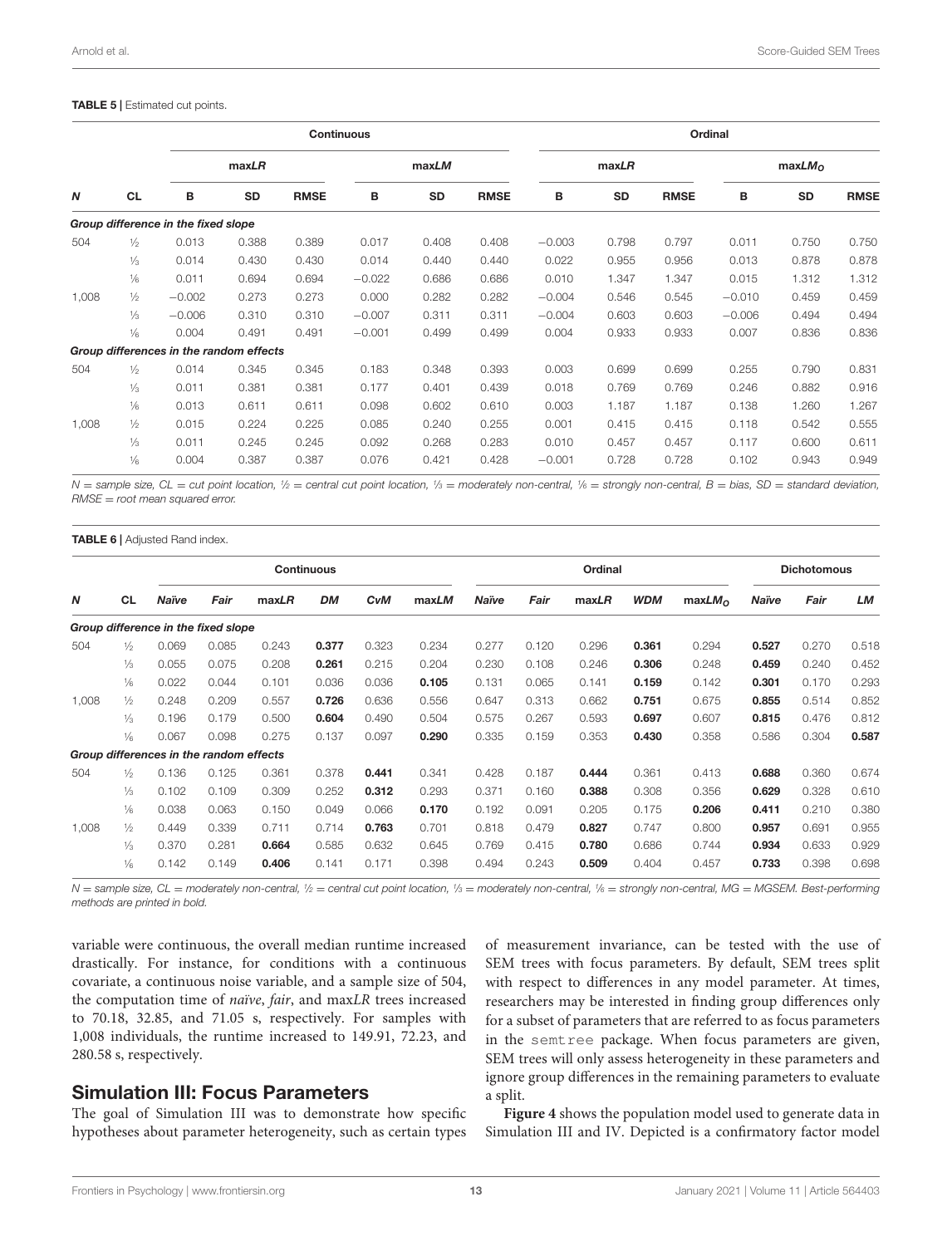

<span id="page-13-0"></span>with two correlated factors, each measured by three indicators. A two group-population was simulated, where both factors were uncorrelated in the first group ( $\phi_{g1} = 0$ ) and covaried with  $\phi_{g2} =$ 0.471 in the second group. The factor loading  $\lambda$  did not vary in Simulation III and was set to 0.837 in both groups, corresponding to a latent factor accounting for 70% of the variance in the observed variables. In each simulation replication, we generated 250 individuals per group, resulting in a total sample size of 500. The model shown in **[Figure 4](#page-13-0)** was then estimated with a common identification constraint; specifically, by fixing the variances of the two factors  $f_1$  and  $f_2$  to one and estimating the latent covariance, all factor loadings, and all residual variances freely. We did not specify a mean structure. To recover the group difference, we provided maxLR and maxLM trees with a standard normally distributed informative covariate. The true cut point in the covariate point was central.

We explored the following three scenarios:

- Testing measurement invariance: We ignored heterogeneity in the latent covariance  $\phi$  and tested only the (homogeneous) measurement part of the model by treating all factor loadings and residual variances as focus parameters. This scenario can be seen as an exploration of which covariates predict violations of strict measurement invariance.
- Testing the latent covariance: Only the (heterogeneous) latent covariance  $\phi$  was treated as a focus parameter, and the remaining (homogeneous) parameters did not contribute to the assessment of potential splits. This scenario is akin to ignoring the covariates' information on violations of measurement invariance and, instead, investigating differences on the latent level only.
- No focus parameters: No focus parameters were specified, and all parameters contributed to the evaluation of a potential split. This scenario served as a baseline.

**[Table 7](#page-13-1)** shows the percentage of maxLR and maxLM trees that split the sample and rejected the specific null hypothesis for a significance level of 5%. In the measurement invariance scenario,

<span id="page-13-1"></span>TABLE 7 | Type I error and power to detect group differences.

| Scenario                       | maxLR | maxLM |
|--------------------------------|-------|-------|
| Testing measurement invariance | 4.86  | 4.85  |
| Testing the latent covariance  | 99.10 | 99.18 |
| No focus parameters            | 82.97 | 81 21 |

The first row shows the type I error rates and the second and third row the statistical power to detect group differences.

the SEM trees tested the null hypothesis that all parameters of the measurement model are homogeneous. Both maxLR and maxLM trees yielded error rates that were close to the optimal rate of 5%. In other words, the SEM tree methods successfully ignored the group difference in the covariance structure of the latent variables. Without focus parameters, the SEM trees tested the standard null hypothesis of complete parameter equivalency across groups. The maxLR and the maxLM trees rejected the null hypothesis in over 80% of the replications. If only the latent covariance  $\phi$  was declared as a focus parameter, the power of both SEM trees to detect the group difference rose substantially and almost approached one. This finding highlights that the sensitivity of SEM trees for heterogeneity in a specific set of target parameters can be significantly enhanced by specifying focus parameters if differences with respect to the non-focus parameters can be safely ignored.

# Simulation IV: Global Equality **Constraints**

Simulation IV aimed at investigating the utility of SEM trees with equality constraints and pointing out common pitfalls. Equality constraints are useful to incorporate prior knowledge about the homogeneity of specific parameters into a SEM tree. By constraining a parameter to equality, a so-called global constraint, this parameter is estimated once in the full sample, and the resulting estimate is used in all submodels. Constraining parameters increases a SEM tree's sensitivity for group differences in the remaining parameters and might stabilize estimation. However, by erroneously constraining parameters to equality that are actually different in certain groups, a SEM tree can be severely misspecified.

We investigated the following conditions:

- Group differences: We tested two types of group differences. Either the latent covariance differed between groups  $(\phi_{g1} = 0, \phi_{g2} = 0.471)$  and the factor loading was homogeneous ( $\lambda_{g1/g2} = 0.837$ ) or the latent covariance was homogeneous ( $\phi_{g1/g2} = 0.471$ ) and the factor loading differed ( $\lambda_{g1} = 0.837$ ,  $\lambda_{g2} = 0.640$ ). All other values were as shown in **[Figure 4](#page-13-0)**. We generated 250 individuals per subgroup and provided the SEM trees with a standard normal covariate with a central cut point.
- Equality constraints: Either the heterogeneous parameter (the latent covariance  $\phi$  or the factor loading  $\lambda$ ), all factor loadings and residual variances of the factor  $f_2$ , or no parameters were constrained to equality.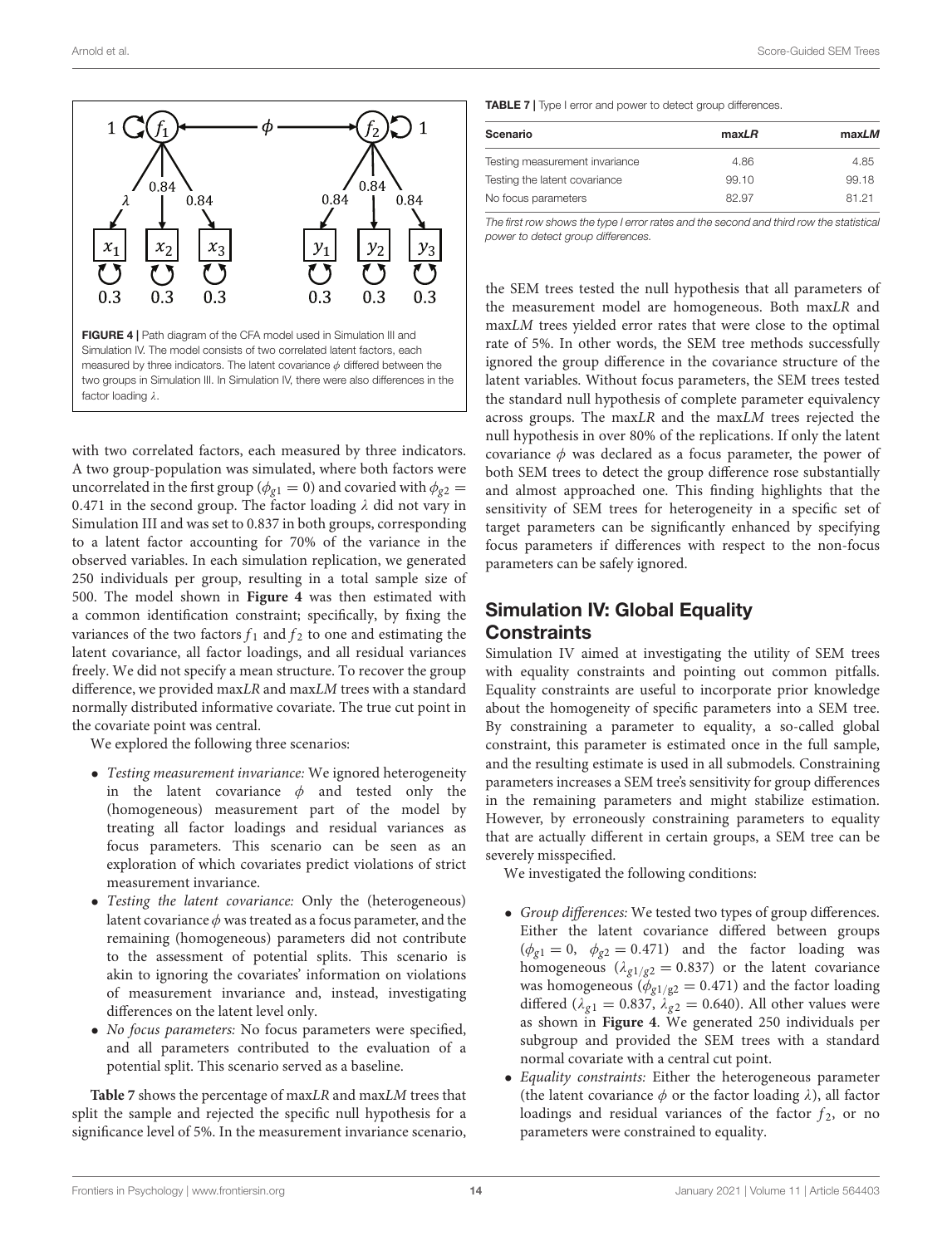<span id="page-14-0"></span>TABLE 8 | Power to detect group differences.

| <b>Equality constraints</b>                      | maxLR | maxLM |  |  |
|--------------------------------------------------|-------|-------|--|--|
| Group difference in the latent covariance $\phi$ |       |       |  |  |
| None                                             | 82.52 | 81.13 |  |  |
| Latent covariance $\phi$                         | 5.71  | 5.52  |  |  |
| Measurement model of $f_2$                       | 91.25 | 90.40 |  |  |
| Group difference in the factor loading $\lambda$ |       |       |  |  |
| None                                             | 83.20 | 81.44 |  |  |
| Factor loading $\lambda$                         | 24.89 | 22.65 |  |  |
| Measurement model of $f_2$                       | 91.52 | 90.92 |  |  |

The empirical power of maxLR and maxLM trees for detecting heterogeneity for a significance level of 5% is shown in **[Table 8](#page-14-0)**. Without equality constraints, both SEM tree methods showed a power of slightly above 80%. As expected, constraining a heterogeneous parameter reduced the power significantly, but the exact effect depended on the specific parameter. After constraining the heterogeneous latent covariance  $\phi$ , there was no possibility for the trees to detect a difference between groups. The latent covariance  $\phi$  was the only parameter associated with the correlation between the factors, and the group difference had no other parameter left to manifest. As a result, the power of maxLR and maxLM trees reduced to the type I error level. However, after constraining the heterogeneous factor loading  $\lambda$ , the trees still found significant group differences in 24.89% (maxLR) and  $22.65\%$  (maxLM) of the replications. This finding implies that the group difference in the factor loading λ were picked up by other unconstrained parameters of the measurement model. Finally, constraining the homogeneous parameters of the measurement model of factor  $f_2$  increased the power to detect differences in the latent covariance or the factor loading by roughly 10 percentage points.

The results of Simulation IV suggest that constraining homogeneous parameters to equality can increase the power of SEM trees but also involves the risk of introducing severe misspecification. Constraining a heterogeneous parameter leads to a distorted picture of group differences as the SEM tree might or might not find significant heterogeneity in other parameters that are homogeneous across subgroups. Thus, it seems generally advisable to fully explore differences in all parameters or to use focus parameters rather than taking the risk of misspecifying trees by using inadequate equality constraints.

## Summary

In our simulation studies, the likelihood-ratio-guided naïve trees showed mixed results, confirming the known weaknesses of the approach. When provided with ordinal or dichotomous covariates, naïve trees showed an adequate control of type I errors and were among the best-performing methods in terms of power to detect heterogeneity and group recovery. However, with continuous covariates, naïve trees were overly conservative, resulting in too few type I errors and low power. The likelihood-ratio-guided fair trees showed overall the lowest power of all methods, resulting in a poor group recovery. In contrast to *naïve* trees, the type I error rate of *fair* trees

was close to optimal, regardless of the measurement level of the provided covariates. Therefore, fair trees may be useful in very large samples where low power is less of an issue. The likelihood-ratio-guided maxLR trees, that we implemented in the semtree package, resolved many of the weaknesses of the classical SEM tree methods naïve and fair and positioned themselves slightly above the score-guided maxLM trees in terms of power, group recovery, and cut point precision. maxLR trees and the score-guided maxLM (for continuous covariates), and  $maxLM<sub>O</sub>$  trees (for ordinal covariates) exceeded other split selection approaches in conditions with group differences in multiple parameters associated with the random effects and noncentral cut points. SEM trees guided by the score-based DM (for testing continuous covariates) and WDM (ordinal covariates) test statistics outperformed other methods in terms of power and group recovery when group differences were to be found in a single parameter describing the fixed slope. Different from DM trees, WDM trees were also sensitive to non-central cut points. Score-guided CvM trees performed better than other methods in detecting heterogeneity in the random effects when the cut point was central. Finally, the score-based LM trees for categorical covariates were slightly less powerful than the naïve method. Although max $LM<sub>O</sub>$  and LM trees were roughly on par with *naïve* trees, the score-based methods clearly outperformed naïve trees when provided with an additional continuous noise variable. Overall, all score-guided trees and the newly implemented maxLR trees showed a satisfactory control of type I errors. The most striking difference between likelihood-ratio and scoreguided SEM trees was the runtime. Whereas the runtime of all likelihood-ratio-based methods was excessive if one of the covariates under evaluation was continuous, score-guided trees were computed quickly. In summary, all newly implemented methods (maxLR and the score-based methods) outperformed the original naïve and fair methods. Moreover, no single method under evaluation performed best across all situations, and all of the new methods had some unique advantages which may justify their use given certain conditions.

Regarding focus parameters and equality constraints, we found that both can successfully be applied to increase the power of SEM trees to detect group differences if there is either a clear set of target parameters or prior knowledge about homogeneous parameters available. Still, we discourage the use of equality constraints in favor of focus parameters, which allow exploring the effects of selected parameters without incurring misspecifications during the split evaluation.

# **DISCUSSION**

In the present study, we introduced score-guided SEM trees as a fast and efficient way for growing SEM trees. Along with score-guided SEM trees, we also implemented a new likelihoodratio-guided split selection based on the maxLR statistic that solved many of the shortcomings of the original likelihood-ratioguided SEM trees [\(Brandmaier et al.,](#page-16-6) [2013b\)](#page-16-6). We evaluated and compared the newly implemented and the original SEM tree approaches in a Monte Carlo simulation study. We investigated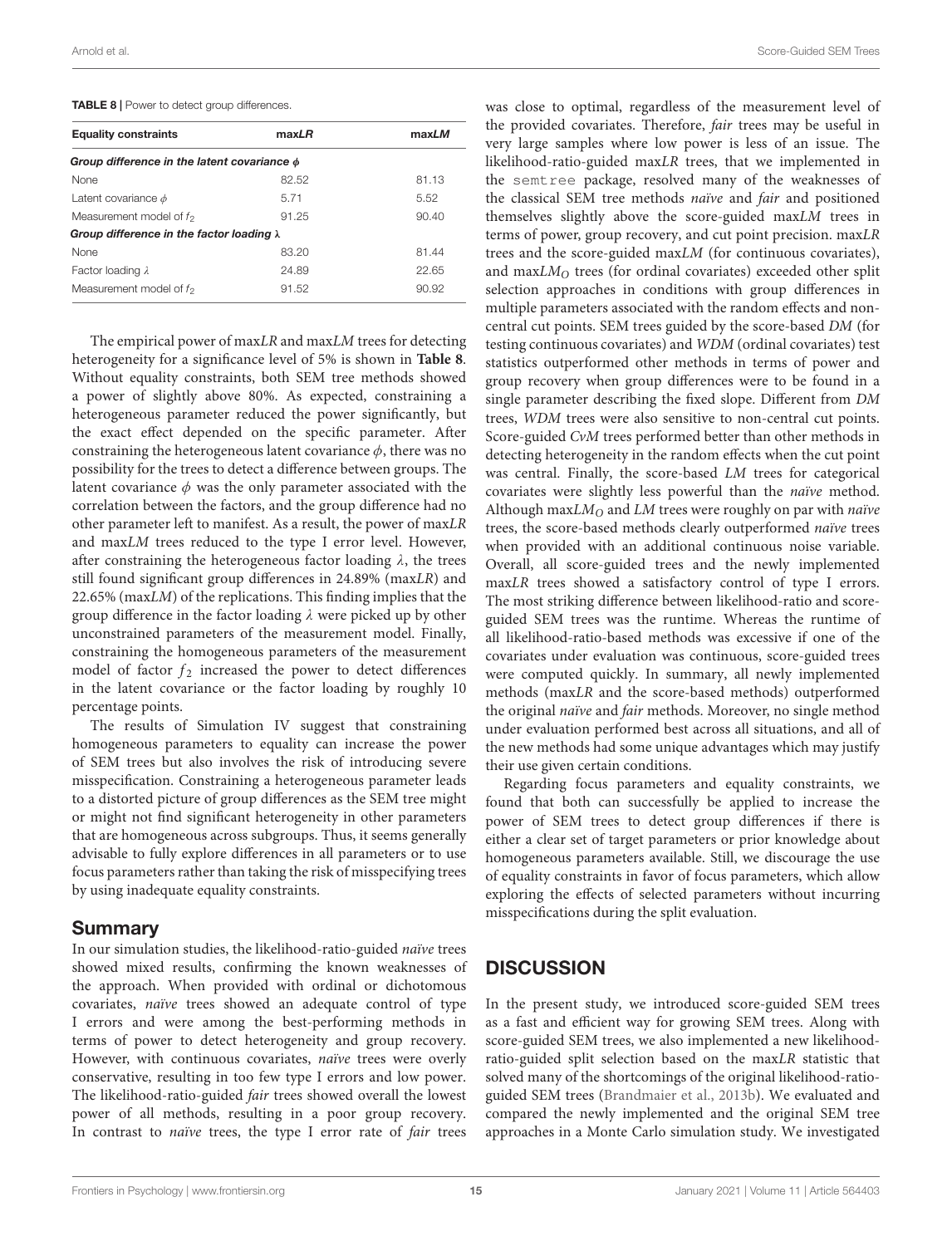those cases in which users want to adjust the type I error rate for multiple testing of covariates. Overall, we conclude that the new split selection procedures are superior to the original split selection because they have higher statistical power and are unbiased in the selection of covariates that predict group differences in SEM parameters. Among the SEM tree methods, score-guided trees stand out due to their computational efficiency, making the use of SEM trees in large data sets feasible.

Our simulation studies evaluated three different likelihoodratio-guided SEM tree approaches and five different score-guided SEM trees. The score-guided SEM trees were based on test statistics recently popularized in psychometrics by [Merkle and](#page-16-0) [Zeileis](#page-16-0) [\(2013\)](#page-16-0) and [Merkle et al.](#page-16-1) [\(2014\)](#page-16-1) for studying heterogeneity in SEM parameters. When provided with continuous covariates, we found that guiding SEM trees with score-based tests significantly reduced the runtime of the trees. If solely provided with ordinal and categorical variables, score-guided SEM trees performed as well as likelihood-ratio-guided SEM trees. The large difference in the runtime of both approaches for continuous covariates can be attributed to the fact that the evaluation of a covariate by a likelihood-ratio-guided SEM tree requires the estimation of a MGSEM for every unique value of covariate. This leads to a large number of MGSEMs to be estimated as most values of continuous covariates are usually unique. However, score-guided SEM trees do not require the estimation of any MGSEMs for the evaluation of a covariate and, therefore, can be computed in little time.

Score-guided SEM trees and likelihood-ratio-guided trees based on the newly implemented maxLR statistic also proved to be more powerful in detecting group differences than the original SEM tree methods if one of the covariates provided to the SEM tree were continuous. The low statistical power of the original SEM tree implementation is a side effect of a suboptimal correction of the selection bias. The low power of the naïve method for continuous covariates can be explained by the overcorrection of the Bonferroni adjusted p-values due to too many possible cut points in the continuous variables. The low power that the fair method displayed throughout all simulation conditions was because the fair selection method uses only half of the sample for selecting the best covariate.

Besides the evaluation of the original and newly proposed SEM tree methods, we also demonstrated the utility and pitfalls of trees with focus parameters and equality constraints. We showed that focus parameters are well suited to investigate specific hypotheses about parameter heterogeneity, such as different types of measurement invariance. Specifying equality constraints for homogeneous parameters increased the power of SEM trees for detecting group differences in the remaining parameters. We also demonstrated that misspecified equality constraints can obscure group differences and thus discourage this approach. As the effect of misspecified equality constraints can be hard to predict for a user, we recommend to explore differences in all parameters or to use focus parameters rather than risk to misspecify trees by using inadequate equality constraints.

The faster runtime of score-based tests is a major advantage for practical use and enables the wider adoption of SEM trees. The slow runtime of likelihood-ratio tests had made SEM trees unattractive if not impossible to run with large data sets on desktop computers. The runtime improvement may become even more important if one wishes to complement SEM tree inferences with resampling methods such as SEM forests [\(Brandmaier et al.,](#page-16-8) [2016\)](#page-16-8). SEM forests are a more robust alternative to single SEM trees if the overall importance of variables is of primary interest because small variations in the sample often lead to different trees. As SEM forests are based on hundreds if not thousands of trees, they will profit dramatically from the score-guided strategy.

The question remains which of the newly implemented methods should be used to estimate SEM trees. Our simulation results imply that all of the new methods have their unique strengths. However, in practice, when it is usually unknown how many of the model parameters are heterogeneous or if the subgroups are roughly equal in size, the advantages of the DM, WDM, and CvM statistics seem hard to exploit. Instead, the maxLR (if computational feasible), maxLM, maxLM<sub>O</sub>, and LM trees statistics are best suited for situations without a priori knowledge about potential group differences. Moreover, if one is only interested in change in a specific parameter, specifying a focus parameter may represent an excellent alternative to the DM and WDM statistics.

Although SEM trees are a powerful and flexible method for investigating heterogeneity in SEMs, we want to stress that they are not always the most appropriate one. It is important to note that the performance of the SEM trees depends on the covariates available. If none of these covariates is in any way related to group differences, SEM trees will fail to detect any heterogeneity. In situations without informative covariates, researchers may resort to latent class or finite mixture models [\(Jedidi et al.,](#page-16-29) [1997;](#page-16-29) [Muthén and Shedden,](#page-17-20) [1999;](#page-17-20) [Lubke and Muthén,](#page-16-30) [2005\)](#page-16-30) for detecting heterogeneity. Latent class approaches automatically test for differences between all possible groups of individuals without requiring covariates. A disadvantage of these methods is that the number of subgroups needs to be pre-specified by the user. Another disadvantage of SEM trees is that they provide only sparse information about how a parameter changes with respect to a covariate. Recently, [Arnold et al.](#page-16-31) [\(2019\)](#page-16-31) suggested a framework called individual parameter contribution regression that allows modeling SEM parameter estimates as a linear function of covariates.

There are several limitations of our study. First, we focused narrowly on the semtree package for growing SEM trees and did not evaluate SEM trees estimated by the generic MOB algorithm from the partykit package. Ideally, a future study should aim to replicate our findings using MOB. Second, most of our simulations were performed using a linear latent growth curve model with only two types of group differences. Likely, different types of SEMs or parameter differences could have changed the performance of some of the methods under investigation. However, we would expect the general pattern of results to hold for other models as well. Third, for the sake of simplicity, we tested only a small number of uncorrelated covariates and did not test any covariate interactions. Fourth, we did not assess the influence of non-normally distributed data and model misspecification on the SEM trees. These remain topics for future research.

In summary, we found score-guided SEM trees to be fast, flexible, and powerful tools for investigating heterogeneity in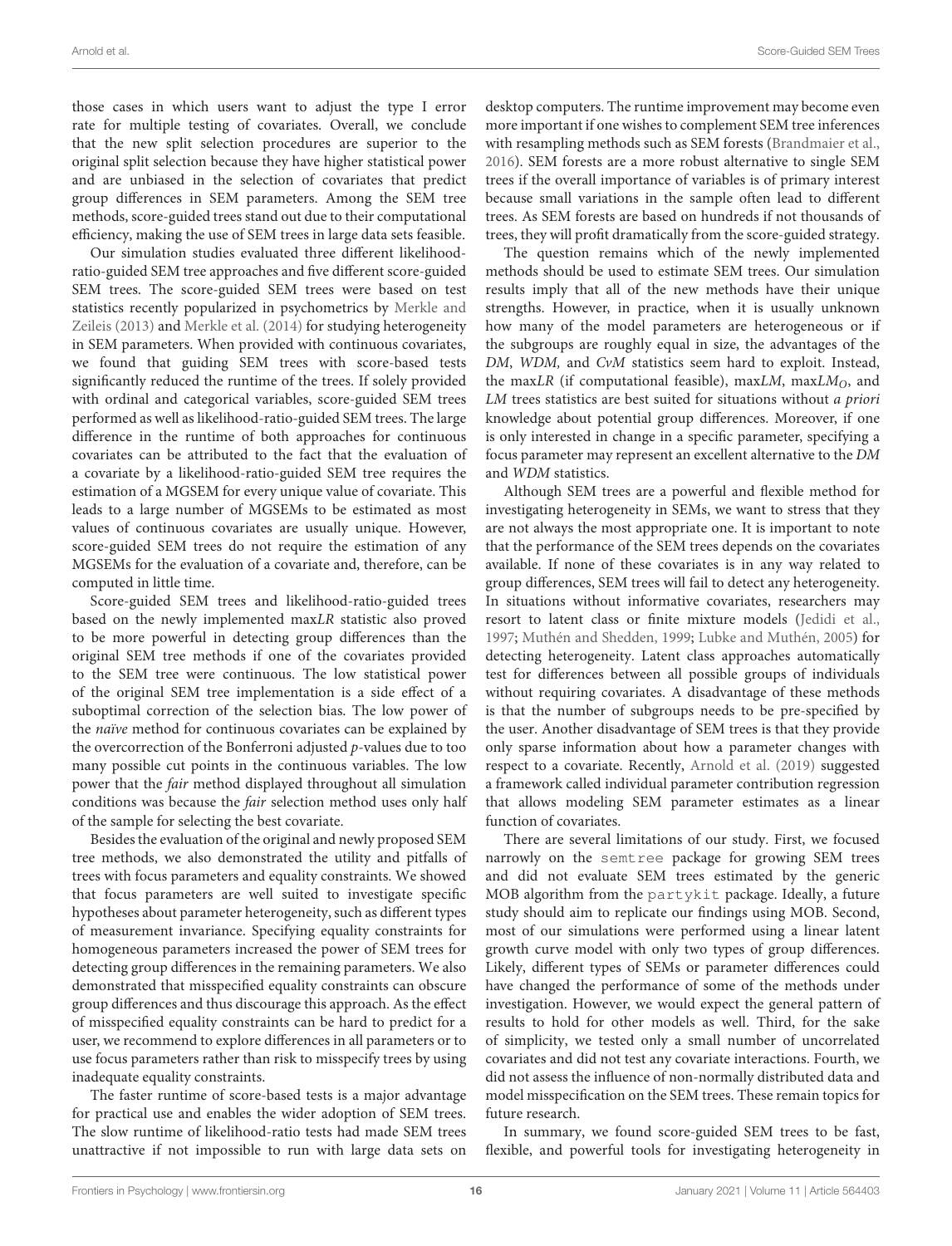SEM parameters. Based on our work, we suggest that scoreguided split selection should become the new standard for estimating SEM trees and forests.

## DATA AVAILABILITY STATEMENT

The simulated data presented in this study can be found in the following online repository: [https://osf.io/k82y3/.](https://osf.io/k82y3/)

## AUTHOR CONTRIBUTIONS

MA programmed the score-guided SEM tree implementation with the support of AB. MA designed and carried out the

### **REFERENCES**

- <span id="page-16-13"></span>Ammerman, B. A., Jacobucci, R., and McCloskey, M. S. (2019). Reconsidering important outcomes of the nonsuicidal self-injury disorder diagnostic criterion A. J. Clin. Psychol. 75, 1084–1097. [doi: 10.1002/jclp.22754](https://doi.org/10.1002/jclp.22754)
- <span id="page-16-23"></span>Andrews, D. W. K. (1993). Tests for parameter instability and structural change with unknown change point. Econometrica 61, 821–856. [doi: 10.2307/295](https://doi.org/10.2307/2951764) [1764](https://doi.org/10.2307/2951764)
- <span id="page-16-31"></span>Arnold, M., Oberski, D. L., Brandmaier, A. M., and Voelkle, M. C. (2019). Identifying heterogeneity in dynamic panel models with individual parameter contribution regression. Struct. Equ. Modeling 27, 613–628. [doi: 10.1080/](https://doi.org/10.1080/10705511.2019.1667240) [10705511.2019.1667240](https://doi.org/10.1080/10705511.2019.1667240)
- <span id="page-16-2"></span>Bollen, K. A. (1989). Structural Equation with Latent Variables. New York, NY: Wiley, [doi: 10.1002/9781118619179](https://doi.org/10.1002/9781118619179)
- <span id="page-16-10"></span>Brandmaier, A. M., Driver, C. C., and Voelkle, M. C. (2018). "Recursive partitioning in continuous time analysis," in Continuous Time Modeling in the Behavioral and Related Sciences, eds K. van Montfort, J. H. L. Oud, and M. C. Voelkle (Cham: Springer), 259–282. [doi: 10.1007/978-3-319-77219-6\\_11](https://doi.org/10.1007/978-3-319-77219-6_11)
- <span id="page-16-7"></span>Brandmaier, A. M., Oertzen, T., von McArdle, J. J., and Lindenberger, U. (2013a). "Exploratory data mining with structural equation model trees," in Quantitative methodology series. Contemporary issues in Exploratory Data Mining in the Behavioral Sciences, eds J. J. McArdle and G. Ritschard (London: Routledge), 96–127.
- <span id="page-16-6"></span>Brandmaier, A. M., Oertzen, T., von McArdle, J. J., and Lindenberger, U. (2013b). Structural equation model trees. Psychol. Methods 18, 71–86. [doi: 10.1037/](https://doi.org/10.1037/a0030001) [a0030001](https://doi.org/10.1037/a0030001)
- <span id="page-16-8"></span>Brandmaier, A. M., Prindle, J. J., McArdle, J. J., and Lindenberger, U. (2016). Theory-guided exploration with structural equation model forests. Psychol. Methods 21, 566–582. [doi: 10.1037/met0000090](https://doi.org/10.1037/met0000090)
- <span id="page-16-9"></span>Brandmaier, A. M., Ram, N., Wagner, G. G., and Gerstorf, D. (2017). Terminal decline in well-being: the role of multi-indicator constellations of physical health and psychosocial correlates. Dev. Psychol. 53, 996–1012. [doi: 10.1037/](https://doi.org/10.1037/dev0000274) [dev0000274](https://doi.org/10.1037/dev0000274)
- <span id="page-16-20"></span>Brown, T. A. (2015). Confirmatory Factor Analysis for Applied Researchers, 2nd Edn. New York, NY: Guilford.
- <span id="page-16-12"></span>de Mooij, S. M. M., Henson, R. N. A., Waldorp, L. J., and Kievit, R. A. (2018). Age differentiation within gray matter, white matter, and between memory and white matter in an adult life span cohort. J. Neurosci. 38, 5826–5836. [doi: 10.1523/JNEUROSCI.1627-17.2018](https://doi.org/10.1523/JNEUROSCI.1627-17.2018)
- <span id="page-16-16"></span>Fokkema, M., Smits, N., Zeileis, A., Hothorn, T., and Kelderman, H. (2018). Detecting treatment-subgroup interactions in clustered data with generalized linear mixed-effects model trees. Behav. Res. Methods 50, 2016–2034. [doi: 10.](https://doi.org/10.3758/s13428-017-0971-x) [3758/s13428-017-0971-x](https://doi.org/10.3758/s13428-017-0971-x)
- <span id="page-16-24"></span>Hansen, B. E. (1992). Testing for parameter instability in linear models. J. Policy Model. 14, 517–533. [doi: 10.1016/0161-8938\(92\)90019-9](https://doi.org/10.1016/0161-8938(92)90019-9)
- <span id="page-16-5"></span>Hildebrandt, A., Lüdtke, O., Robitzsch, A., Sommer, C., and Wilhelm, O. (2016). Exploring factor model parameters across continuous variables with local structural equation models. Multivar. Behav. Res. 51, 257–258. [doi: 10.1080/](https://doi.org/10.1080/00273171.2016.1142856) [00273171.2016.1142856](https://doi.org/10.1080/00273171.2016.1142856)

simulation study and wrote the manuscript with the support of MV and AB. MV revised the presentation of scorebased tests and supervised the project. AB conceived the original idea and provided crucial code to link the scoreguided SEM tree implementation to the existing semtree R package. All authors discussed the results and commented on the manuscript.

## ACKNOWLEDGMENTS

We acknowledge support by the German Research Foundation (DFG) and the Open Access Publication Fund of Humboldt-Universität zu Berlin.

- <span id="page-16-25"></span>Hjort, N. L., and Koning, A. (2002). Tests for constancy of model parameters over time. J. Nonparametr. Stat. 14, 113–132. [doi: 10.1080/10485250211394](https://doi.org/10.1080/10485250211394)
- <span id="page-16-14"></span>Hothorn, T., and Zeileis, A. (2015). partykit: a modular toolkit for recursive partytioning in R. J. Mach. Learn. Res. 16, 3905–3909.
- <span id="page-16-27"></span>Hubert, L., and Arabie, P. (1985). Comparing partitions. J. Classif. 2, 193–218. [doi: 10.1007/BF01908075](https://doi.org/10.1007/BF01908075)
- <span id="page-16-11"></span>Jacobucci, R., Grimm, K. J., and McArdle, J. J. (2017). A comparison of methods for uncovering sample heterogeneity: structural equation model trees and finite mixture models. Struct. Equ. Modeling 24, 270–282. [doi: 10.1080/10705511.](https://doi.org/10.1080/10705511.2016.1250637) [2016.1250637](https://doi.org/10.1080/10705511.2016.1250637)
- <span id="page-16-29"></span>Jedidi, K., Jagpal, H. S., and DeSarbo, W. S. (1997). Finite-mixture structural equation models for response-based segmentation and unobserved heterogeneity. Mark. Sci. 16, 39–59. [doi: 10.1287/mksc.16.1.39](https://doi.org/10.1287/mksc.16.1.39)
- <span id="page-16-19"></span>Jensen, D. D., and Cohen, P. R. (2000). Multiple comparison in induction algorithms. Mach. Learn. 38, 309–338. [doi: 10.1023/A:1007631014630](https://doi.org/10.1023/A:1007631014630)
- <span id="page-16-17"></span>Jones, P. J., Mair, P., Simon, T., and Zeileis, A. (2020). Network trees: a method for recursively partitioning covariance structures. Psychometrika [doi: 10.1007/](https://doi.org/10.1007/s11336-020-09731-4) [s11336-020-09731-4](https://doi.org/10.1007/s11336-020-09731-4) Online ahead of print
- <span id="page-16-4"></span>Kievit, R. A., Frankenhuis, W. E., Waldorp, L. J., and Borsboom, D. (2013). Simpson's paradox in psychological science: a practical guide. Front. Psychol. 4:513. [doi: 10.3389/fpsyg.2013.00513](https://doi.org/10.3389/fpsyg.2013.00513)
- <span id="page-16-3"></span>Kline, R. B. (2016). Principles and Practice of Structural Equation Modeling, 4th Edn. New York, NY: Guilford.
- <span id="page-16-15"></span>Komboz, B., Strobl, C., and Zeileis, A. (2018). Tree-based global model tests for polytomous Rasch models. Educ. Psychol. Meas. 78, 128–166. [doi: 10.1177/](https://doi.org/10.1177/0013164416664394) [0013164416664394](https://doi.org/10.1177/0013164416664394)
- <span id="page-16-18"></span>Lang, M. N., Schlosser, L., Hothorn, T., Mayr, G. J., Stauffer, R., and Zeileis, A. (2020). Circular regression trees and forests with an application to probabilistic wind direction forecasting. J. R. Stat. Soc. C 69, 1357–1374. [doi: 10.1111/rssc.](https://doi.org/10.1111/rssc.12437) [12437](https://doi.org/10.1111/rssc.12437)
- <span id="page-16-22"></span>Loh, W.-Y., and Shih, Y.-S. (1997). Split selection methods for classification trees. Stat. Sin. 7, 815–840.
- <span id="page-16-30"></span>Lubke, G. H., and Muthén, B. (2005). Investigating population heterogeneity with factor mixture models. Psychol. Methods 10, 21–39. [doi: 10.1037/1082-989X.10.](https://doi.org/10.1037/1082-989X.10.1.21) [1.21](https://doi.org/10.1037/1082-989X.10.1.21)
- <span id="page-16-21"></span>McArdle, J. J. (2012). "Latent curve modeling of longitudinal growth data," in Handbook of Structural Equation Modeling, ed. R. H. Hoyle (New York, NY: Guilford Press), 547–570.
- <span id="page-16-26"></span>McArdle, J. J., and Epstein, D. (1987). Latent growth curves within developmental structural equation models. Child Dev. 58:110. [doi: 10.2307/1130295](https://doi.org/10.2307/1130295)
- <span id="page-16-1"></span>Merkle, E. C., Fan, J., and Zeileis, A. (2014). Testing for measurement invariance with respect to an ordinal variable. Psychometrika 79, 569–584. [doi: 10.1007/](https://doi.org/10.1007/S11336-013-9376-7) [S11336-013-9376-7](https://doi.org/10.1007/S11336-013-9376-7)
- <span id="page-16-0"></span>Merkle, E. C., and Zeileis, A. (2013). Tests of measurement invariance without subgroups: a generalization of classical methods. Psychometrika 78, 59–82. [doi:](https://doi.org/10.1007/S11336-012-9302-4) [10.1007/S11336-012-9302-4](https://doi.org/10.1007/S11336-012-9302-4)
- <span id="page-16-28"></span>Milligan, G. W., and Cooper, M. C. (1986). A study of the comparability of external criteria for hierarchical cluster analysis. Multiv. Behav. Res. 21, 441–458. [doi:](https://doi.org/10.1207/s15327906mbr2104_5) [10.1207/s15327906mbr2104\\_5](https://doi.org/10.1207/s15327906mbr2104_5)